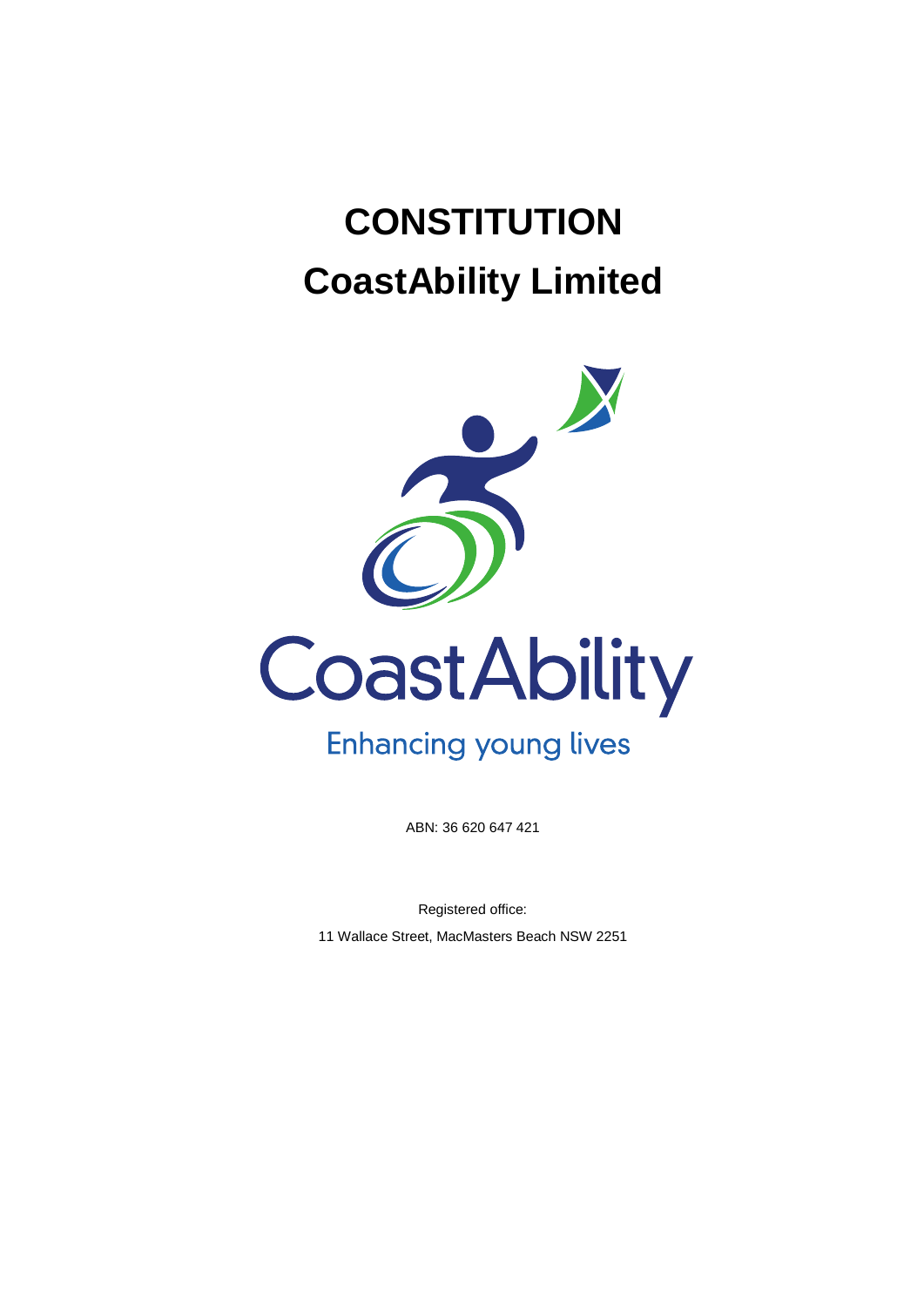CoastAbility Limited Constitution Drawn up in consultation with Allens><Linklaters and approved by members August 2017. Allens is an independent partnership operating in alliance with Linklaters LLP.

Consultation amended with final approval by members at general meeting on 28<sup>th</sup> August 2019. Refer Schedule on Page 23 of this document.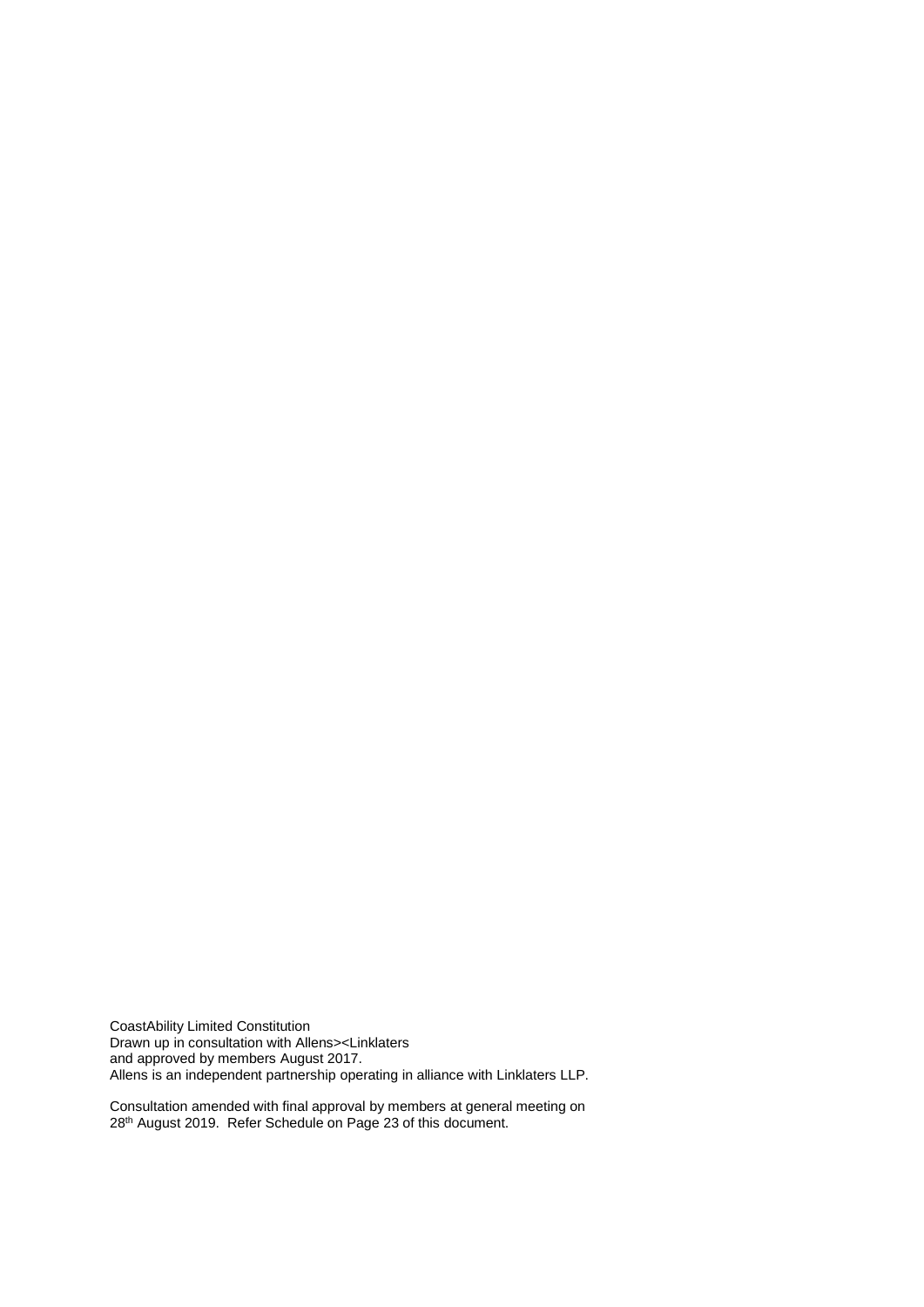# **Contents**

|             | General                                              | 1                       |
|-------------|------------------------------------------------------|-------------------------|
| 1           | <b>Definitions</b>                                   | 1                       |
| $\mathbf 2$ | Interpretation                                       | 1                       |
| 3           | <b>Replaceable Rules</b>                             | $\overline{\mathbf{c}}$ |
|             | <b>Objects</b>                                       | $\overline{\mathbf{c}}$ |
| 4           | <b>Objects of the Company</b>                        | $\overline{2}$          |
| 5           | Application of Income and Property to Objects        | $\overline{2}$          |
|             | <b>Membership</b>                                    | 3                       |
| 6           | <b>Members of the Company</b>                        | 3                       |
| 7           | <b>Limited Liability of Members</b>                  | 3                       |
| 8           | <b>Members' Liability on Winding Up</b>              | 3                       |
| 9           | <b>Admission as a Member</b>                         | 3                       |
| 10          | <b>Classes of Membership</b>                         | 4                       |
| 11          | <b>Further Classes of Membership</b>                 | 4                       |
| 12          | <b>Membership Fee</b>                                | 4                       |
| 13          | <b>Variation of Rights of Members</b>                | 4                       |
| 14          | <b>Resignation of a Member</b>                       | 4                       |
| 15          | Non-payment of Membership Fee                        | 4                       |
| 16          | <b>Misconduct of a Member</b>                        | 4                       |
| 17          | <b>Ceasing to be a Member</b>                        | 5                       |
| 18          | Liability after a Person Ceases to be a Member       | 5                       |
| 19          | <b>Register of Members</b>                           | 5                       |
| 20          | <b>Address of Members</b>                            | 5                       |
|             | <b>General Meetings</b>                              | 5                       |
| 21          | <b>General Meetings</b>                              | 5                       |
| 22          | <b>Notice of General Meetings</b>                    | 6                       |
| 23          | <b>Business of Annual and Other General Meetings</b> | $\overline{7}$          |
| 24          | <b>Right of Others to Attend General Meeting</b>     | 7                       |
| 25          | <b>Quorum for General Meetings</b>                   | $\overline{7}$          |
| 26          | <b>Conduct of General Meetings</b>                   | 7                       |
| 27          | <b>Acting Chair</b>                                  | 8                       |
| 28          | <b>Adjournment of General Meetings</b>               | 8                       |
| 29          | <b>Voting at General Meetings</b>                    | 9                       |
| 30          | <b>Special Meetings</b>                              | 9                       |
| 31          | <b>Chair Does Not Have Casting Vote</b>              | 9                       |
| 32          | <b>Representation and Voting of Members</b>          | 9                       |
| 33          | <b>Restriction on Voting Rights</b>                  | 10                      |
| 34          | Form of Proxy                                        | 10                      |
| 35          | Validity of Proxies, Attorneys and Representatives   | 10                      |
| 36          | <b>Circular Resolution of Members</b>                | 11                      |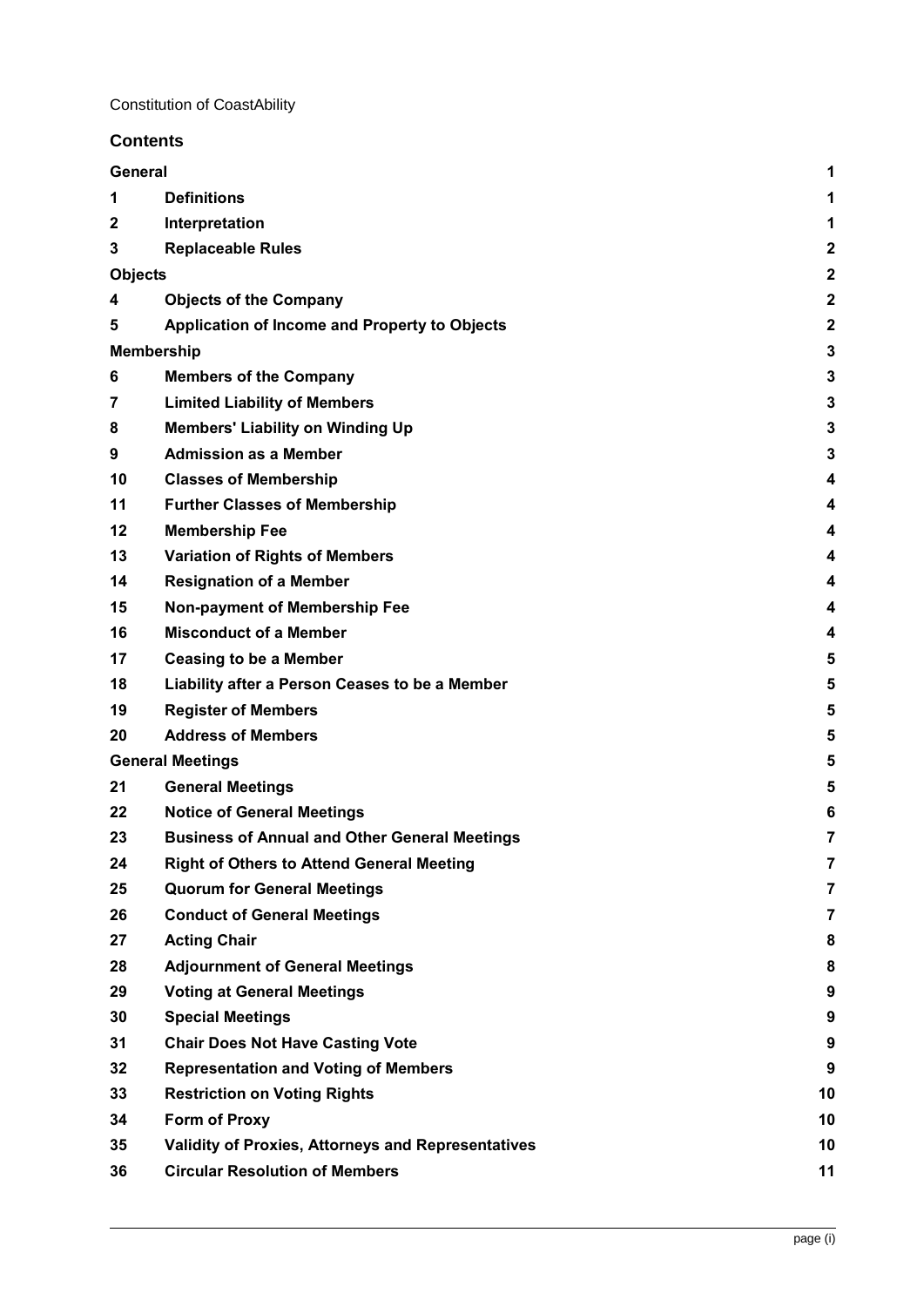|                | <b>Appointment, Removal and Remuneration of Directors</b> | 11 |
|----------------|-----------------------------------------------------------|----|
| 37             | <b>Number of Directors</b>                                | 11 |
| 38             | <b>Appointment and Removal of Directors</b>               | 12 |
| 39             | Appointment of Special Persons to the Board               | 12 |
| 40             | <b>Qualification for Directors</b>                        | 12 |
| 41             | <b>Term of Directorship</b>                               | 12 |
| 42             | <b>Retirement by Rotation</b>                             | 12 |
| 43             | <b>Remuneration of Directors</b>                          | 13 |
| 44             | <b>Vacation of Office of Director</b>                     | 13 |
| 45             | <b>Alternate Directors</b>                                | 14 |
| 46             | <b>Duties of directors</b>                                | 14 |
|                | <b>CEO and Powers of the Board</b>                        | 15 |
| 47             | <b>Appointment of Chief Executive Officer</b>             | 15 |
| 48             | Powers of the Board and Chief Executive Officer           | 15 |
|                | <b>Proceedings of the Board</b>                           | 15 |
| 49             | <b>Proceedings of the Board</b>                           | 15 |
| 50             | <b>Meetings of the Board by Technology</b>                | 15 |
| 51             | <b>Chair of the Board</b>                                 | 16 |
| 52             | <b>Directors' Voting Rights and Exercise of Powers</b>    | 16 |
| 53             | <b>Conflicts of interest</b>                              | 16 |
| 54             | <b>Committees of the Board</b>                            | 17 |
| 55             | <b>Written Resolutions of Directors</b>                   | 17 |
| 56             | <b>Defects in Appointments of Directors</b>               | 18 |
|                | <b>Secretaries and Other Officers</b>                     | 18 |
| 57             | <b>Secretaries</b>                                        | 18 |
| 58             | <b>Other Officers</b>                                     | 18 |
| <b>Records</b> | 18                                                        |    |
| 59             | <b>Minutes</b>                                            | 18 |
| <b>Seals</b>   |                                                           |    |
| 60             | <b>Seals and Their Use</b>                                | 19 |
|                | <b>Service of Documents</b>                               | 19 |
| 61             | <b>Service of Documents</b>                               | 19 |
|                | Winding Up or Revocation of Endorsement of the Company    | 20 |
| 62             | <b>Winding Up or Revocation of Endorsement</b>            | 20 |
| 63             | Amalgamation                                              | 20 |
| Indemnity      |                                                           | 21 |
| 64             | <b>Indemnity of Officers, Insurance and Access</b>        | 21 |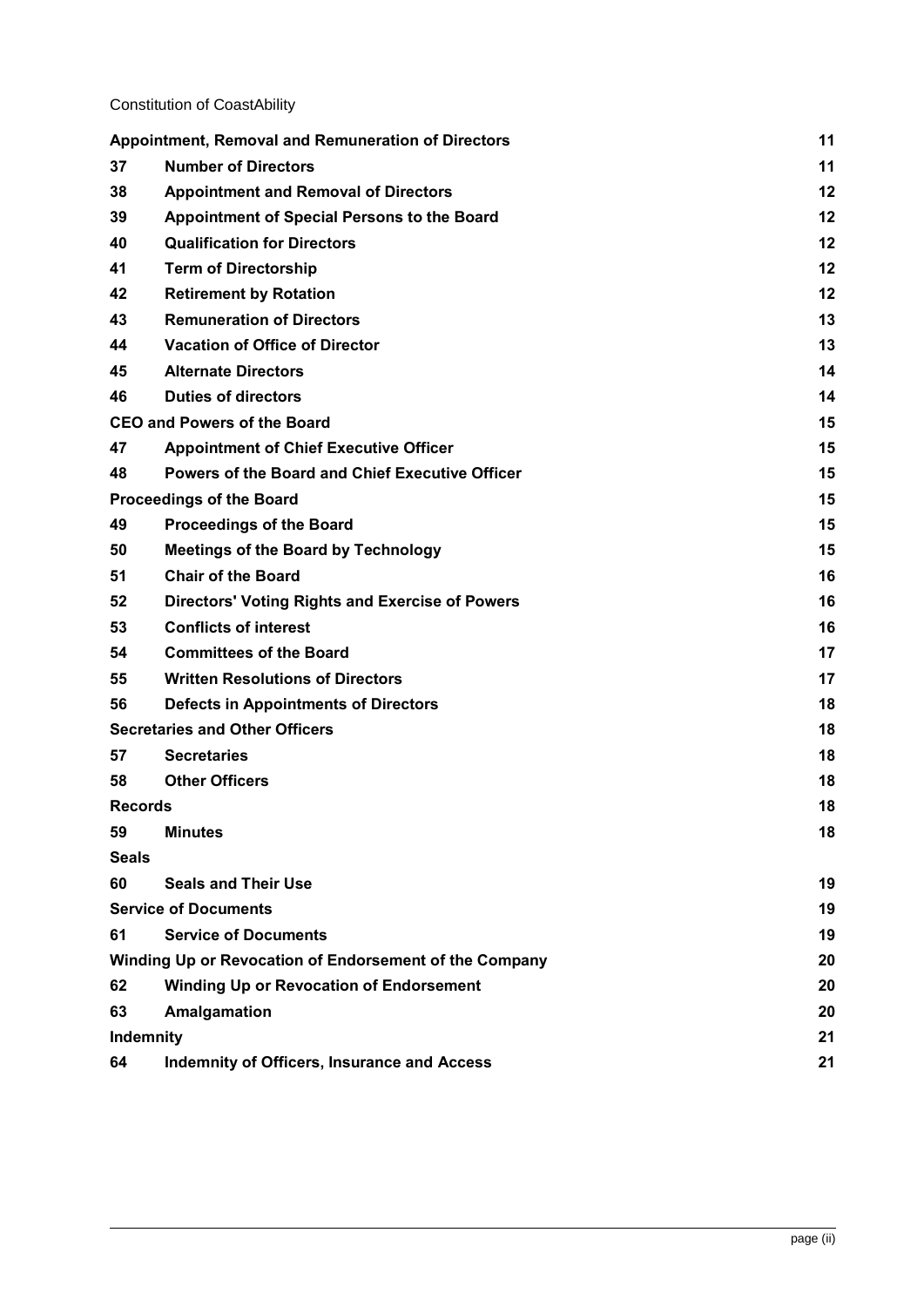Constitution of CoastAbility, a public company limited by guarantee.

#### <span id="page-4-0"></span>**General**

#### <span id="page-4-1"></span>**1 Definitions**

The following definitions apply in this Constitution unless the context requires otherwise:

*ACNC Act* means the *Australian Charities and Not-for-Profits Commission 2013* (Cth) and the *Australian Charities and Not-for-profits Commission Regulation 2013* (Cth).

**Board** means all or some of the Directors for the time being acting as a board.

*Business Day* means a day which is not a Saturday, Sunday or a public holiday in Sydney, New South Wales, Australia.

*Chief Executive Officer* means the chief executive appointed by the Board under rule [47.](#page-18-1)

*Children and Young People with a Disability* means persons who are less than 25 years of age who have an existing primary physical disability and/or multiple disabilities.

*Company* means CoastAbility Ltd.

*Constitution* means this constitution.

*Corporations Act* means the *Corporations Act 2001* (Cth) and the *Corporations Regulations 2001* (Cth).

*Deductible Contribution* means a contribution of money or property as described in item 7 or item 8 of the table in section 30-15 of the Tax Act.

*Deductible Gift Recipient* has the meaning given in the Tax Act.

**Director** means a person appointed or elected to the office of director of the company in accordance with this Constitution and, where appropriate, includes an alternate Director.

*Gift* means a donation, contribution, gift, settlement, benefaction or other voluntary transfer or disposition of money, money's worth, property or benefits and whether inter vivos or by will and including any amounts for which the giver can claim an income tax deduction.

*Member* means a person admitted to the membership of the company in accordance with the provisions of this Constitution.

*Member Present* means, in connection with a general meeting, a Member present at the venue or venues for the meeting, in person or by proxy, by attorney or, where the Member is a body corporate, by representative.

*Registered Charity* means a charity registered under the ACNC Act.

**Secretary** means a person appointed as, or to perform duties of, secretary of the company.

*Special Person* means a person who the Board considers can provide specialist or professional assistance to the Board and the company.

*Tax Act* means the *Income Tax Assessment Act 1936* (Cth) and the *Income Tax Assessment Act 1997* (Cth).

#### <span id="page-4-2"></span>**2 Interpretation**

- (a) Headings are for convenience only and do not affect interpretation.
- (b) The following rules apply unless the context requires otherwise.
	- (i) The singular includes the plural, and the converse also applies.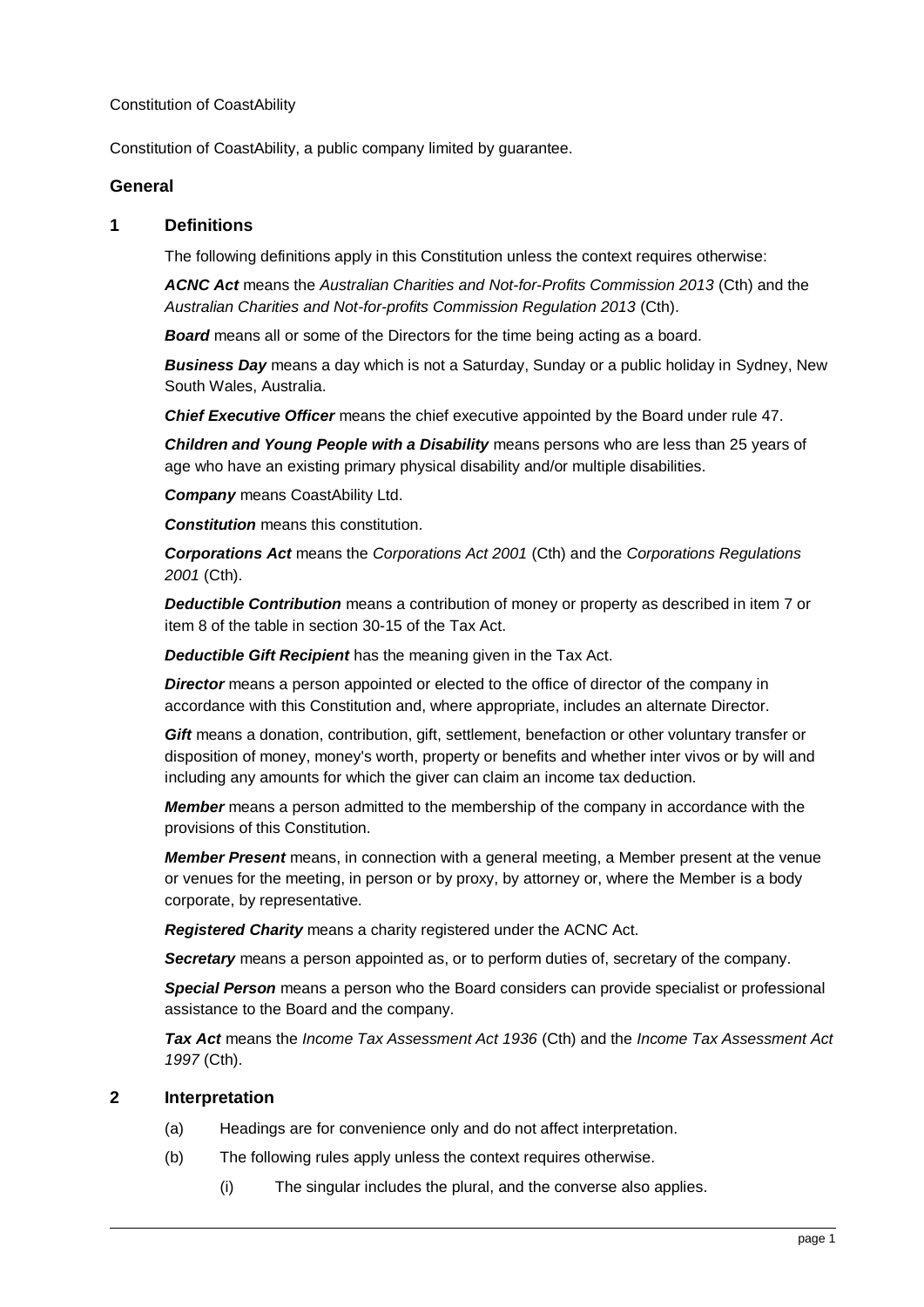- (ii) If a word or phrase is defined, its other grammatical forms have a corresponding meaning.
- (iii) A reference to a *person* includes a corporation, trust, partnership, unincorporated body or other entity, whether or not it comprises a separate legal entity.
- (iv) A reference to a rule is a reference to a rule of this Constitution.
- (v) A reference to legislation or to a provision of legislation includes a modification or re-enactment of it, a legislative provision substituted for it and a regulation or statutory instrument issued under it.
- (vi) A word or phrase given a meaning in the Corporations Act has the same meaning in this Constitution.
- (vii) If the company is not a Registered Charity (even if it remains a charity), the Corporations Act overrides any rule that is inconsistent with the Corporations Act.

# <span id="page-5-0"></span>**3 Replaceable Rules**

The replaceable rules contained in the Corporations Act do not apply to the company.

# <span id="page-5-1"></span>**Objects**

# <span id="page-5-4"></span><span id="page-5-2"></span>**4 Objects of the Company**

- (a) The objects of the company are:
	- (i) to improve the quality of life for Children and Young people with a Disability in the Central Coast local government area, by providing support for unmet substantiated mobility and disability related needs;
	- (ii) to promote equity, access and participation for Children and Young people with a Disability in the Central Coast local government area in all areas of their life; and
	- (iii) to undertake other such measures for the enhancement of the lives of Children and Young People with a Disability in the NSW Central Coast as the Directors from time to time may determine, provided that families who are able to contribute towards expenses incurred are encouraged to do so.
- (b) Without limiting rule [4\(a\),](#page-5-4) the ways in which the company may pursue those objects include:
	- (i) collecting funds for the purposes of enabling the objects expressed in rule [4\(a\)](#page-5-4) to be carried out;
	- (ii) receiving Gifts and accepting Deductible Contributions whether monetary or otherwise;
	- (iii) promoting the objects set out in rule [4\(a\)](#page-5-4) through subscribing, liaising, or donating to, or becoming a member of, and co-operating with, any other organisation whose objects are similar to those of the company; and
	- (iv) doing all such things as are necessary, incidental or conducive to the attainment of the objects set out in rule [4\(a\).](#page-5-4)
- (c) The company must pursue the objects set out in rule [4\(a\)](#page-5-4) only.

# <span id="page-5-5"></span><span id="page-5-3"></span>**5 Application of Income and Property to Objects**

(a) Subject to rule [5\(b\),](#page-6-5) the income and property of the company must only be used to further the objects of the company set out in rule [4](#page-5-2) and no part of that income or property may be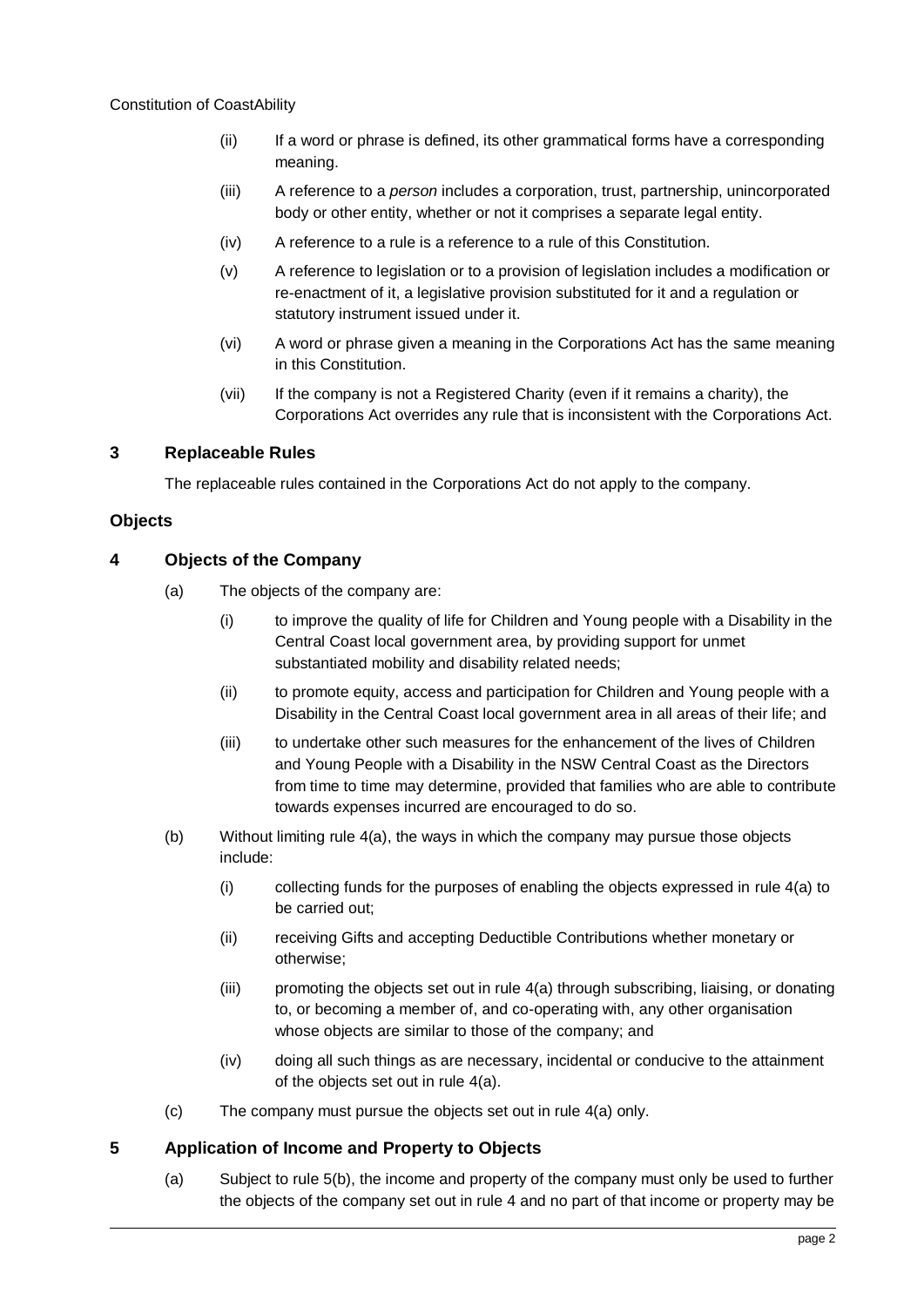paid or transferred, directly or indirectly, to any Member by way of dividend, bonus or otherwise.

- <span id="page-6-5"></span>(b) Rule [5\(a\)](#page-5-5) does not prevent the company from making a payment in good faith to a Member:
	- (i) of reasonable and proper remuneration for services provided to the company;
	- (ii) for goods supplied in the ordinary course of business; or
	- (iii) of reasonable and proper rent for premises let by a Member.

## <span id="page-6-0"></span>**Membership**

#### <span id="page-6-1"></span>**6 Members of the Company**

- (a) The Members are those persons admitted to the membership of the company whose names are entered into the company's register of Members.
- (b) On registration of the company the Members will be those persons set out in the schedule.
- (c) Two or more persons cannot be registered as holding a single membership interest, whether as joint tenants or as tenants in common.

## <span id="page-6-2"></span>**7 Limited Liability of Members**

The liability of the Members is limited.

## <span id="page-6-3"></span>**8 Members' Liability on Winding Up**

Each Member undertakes to contribute to the assets of the company in the event of it being wound up while they are a Member, or within one year after they cease to be a Member, for payment of the debts and liabilities of the company and of the costs, charges and expenses of winding up, such amount as may be required not exceeding \$10.00.

## <span id="page-6-4"></span>**9 Admission as a Member**

- (a) Except for the initial Members set out in the schedule, applicants for membership must be nominated by two Members.
- (b) A person who wants to apply for membership must submit a written application to the Secretary signed by the applicant and the two Members making the nomination and in the form determined by the Board.
- (c) At the next Board meeting after the receipt of an application for membership, the Board will consider the application and decide whether or not to admit the applicant in their absolute discretion.
- (d) If the Board decides not to admit an applicant to the membership, it does not have to give any reasons for its decision.
- (e) When an applicant is to be admitted, the Secretary must notify the applicant and request payment of the first annual membership fee, if any.
- (f) If the applicant does not pay the first annual membership fee, if any, within 28 days after the date on which the applicant is notified that the subscription is payable, the Board may, in its absolute discretion, cancel the acceptance of the applicant's application for membership.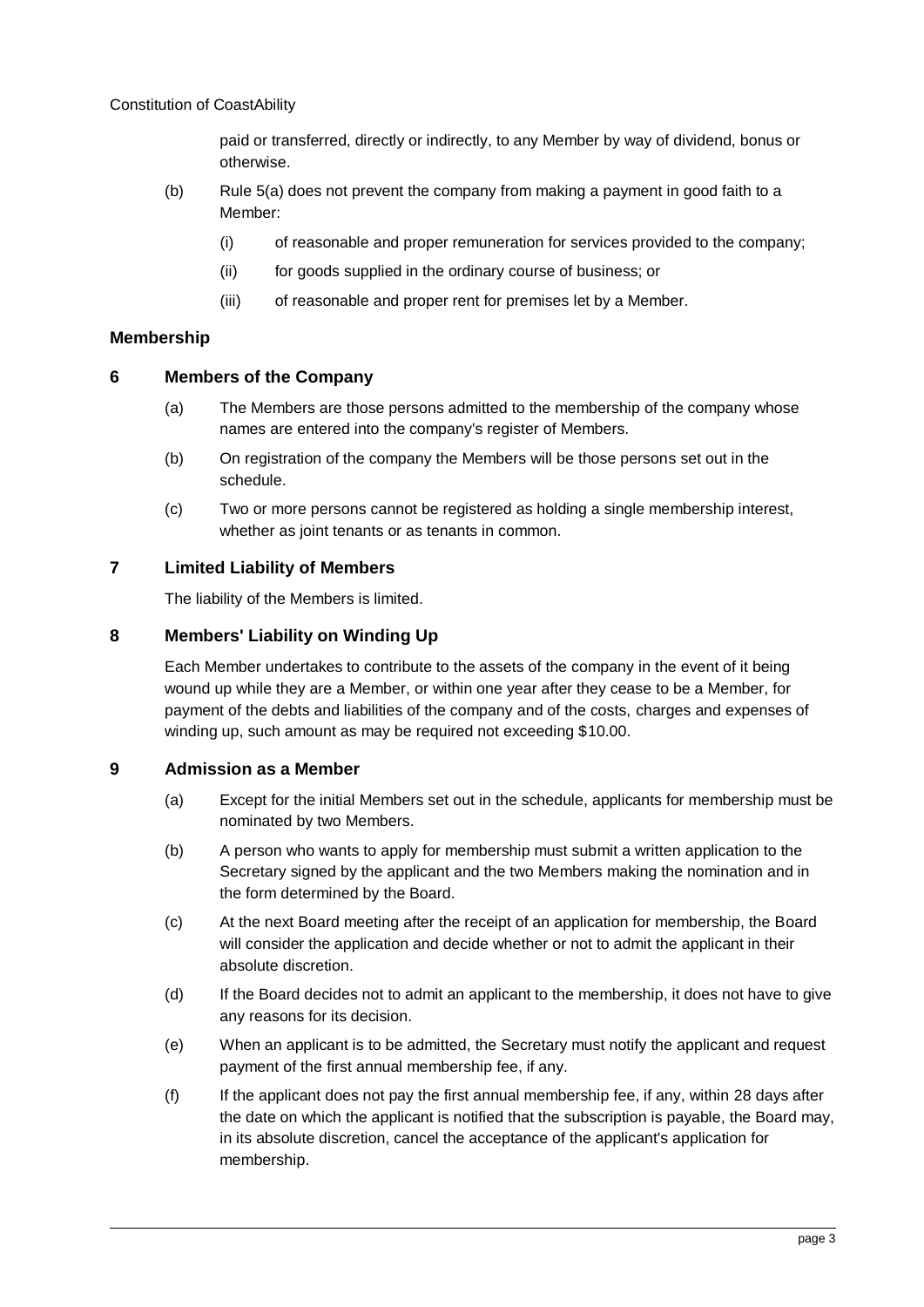(g) When the company receives payment from the applicant of the first annual membership fee or, if there is no membership fee, when the Board decides to admit the applicant as a Member, the applicant will be registered in the company's register of Members and will immediately become a Member.

## <span id="page-7-0"></span>**10 Classes of Membership**

The Board may:

- (a) establish different classes of membership; and
- (b) prescribe the qualifications, rights and privileges of persons to become a Member of a class.

## <span id="page-7-1"></span>**11 Further Classes of Membership**

The Board may at any time:

- (a) establish a new class of membership;
- (b) determine or change the existing classes of membership; and
- (c) set and amend the membership fee for each class of membership.

#### <span id="page-7-2"></span>**12 Membership Fee**

The Board may from time to time determine a membership fee for various classes of membership and the terms of payment of the membership fee.

## <span id="page-7-3"></span>**13 Variation of Rights of Members**

If membership is divided into different classes, the rights attached to any specific class of Members (unless otherwise determined by the terms of application for membership of that class) may, whether or not the company is being wound up, be varied only by a resolution of the relevant membership class.

## <span id="page-7-4"></span>**14 Resignation of a Member**

A Member may resign from the company by giving notice in writing to the Secretary. The resignation will be effective from the date it is received by the Secretary.

## <span id="page-7-7"></span><span id="page-7-5"></span>**15 Non-payment of Membership Fee**

- (a) If any membership fee of a Member remains unpaid for a period of 28 days after it becomes due, the Secretary will give notice to the Member of that fact.
- (b) If any membership fee remains unpaid more than 14 days after the date of the notice given under rule [15\(a\),](#page-7-7) the Board may cancel the membership of the Member and remove the Member's name from the register of Members.

## <span id="page-7-6"></span>**16 Misconduct of a Member**

- (a) The Board may expel from the company any Member:
	- (i) who does not comply with the provisions of this Constitution; or
	- (ii) whose conduct in the opinion of the Board is prejudicial to the interests of the company;

and remove the Member's name from the register.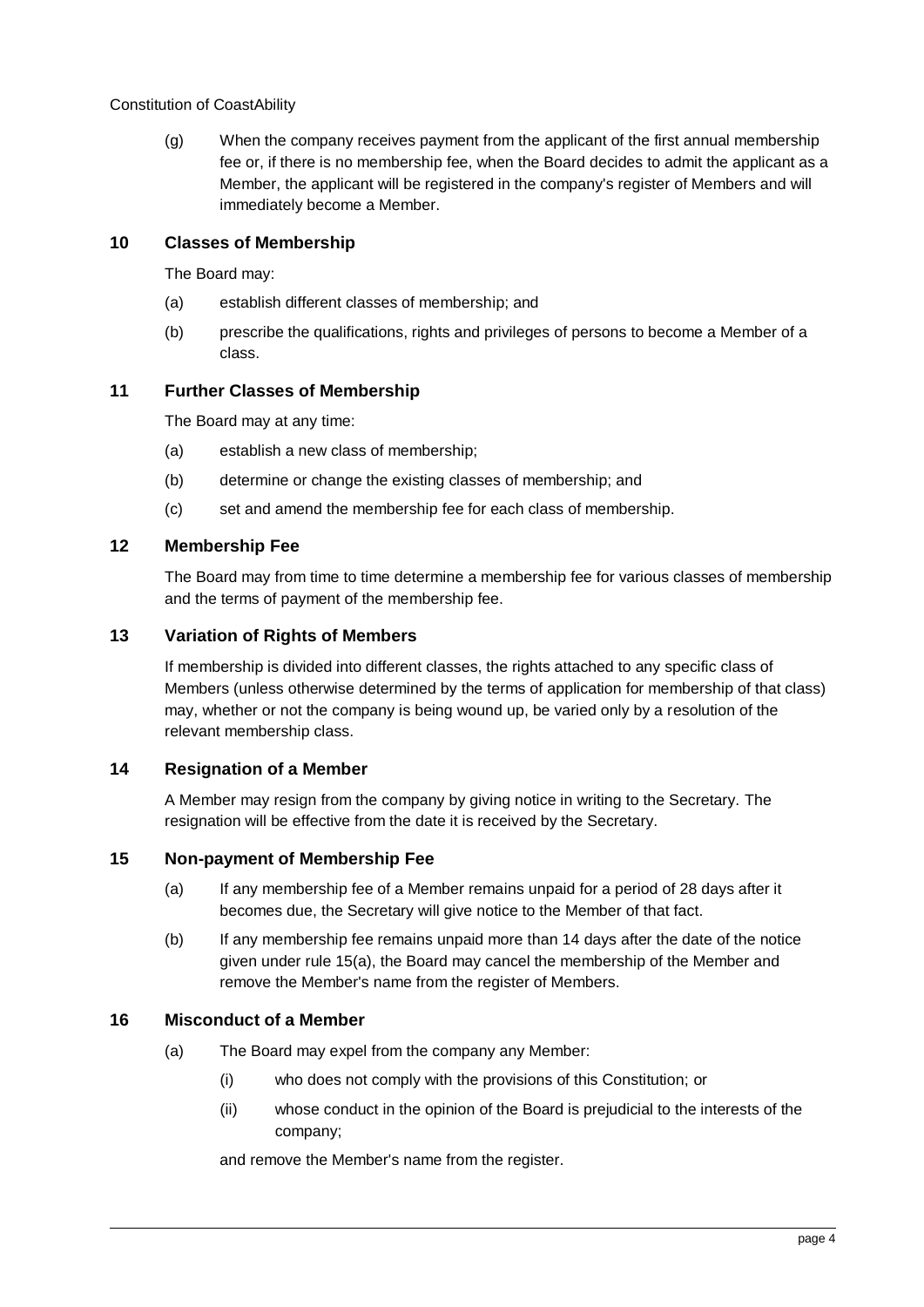- (b) At least 21 days before the Board meets to expel a Member the Board must send a notice to the Member that states:
	- (i) all relevant information, including any allegations against the Member;
	- (ii) the proposed resolution for the Member's expulsion;
	- (iii) that the Member has an opportunity to address the meeting, before the passing of the resolution, either orally or in writing and provide any explanation or defence the Member thinks fit.

## <span id="page-8-0"></span>**17 Ceasing to be a Member**

A Member's membership of the company will automatically cease:

- (a) in the case of a Member who is a natural person, on the date that:
	- (i) the Member dies;
	- (ii) the Member resigns in accordance with rule [14;](#page-7-4) or
	- (iii) if the Member does not respond to a written request from the company Secretary to confirm that the Member wishes to remain a Member, is three months after the date of the Secretary's written request.
- (b) in the case of a Member that is a body corporate, on the date that:
	- (i) a liquidator is appointed in connection with the winding up of the Member; or
	- (ii) an order is made by a court for the winding up or deregistration of the Member.

#### <span id="page-8-1"></span>**18 Liability after a Person Ceases to be a Member**

A person who ceases to be a Member must pay to the company:

- (a) all membership fees or other amounts owing to the company that are due and unpaid at the date that the person ceases to be a Member; and
- (b) amounts that the Member is liable to pay under rule [8.](#page-6-3)

# <span id="page-8-2"></span>**19 Register of Members**

The register of Members must be kept by the Secretary and must contain the full name and address of each Member and any other information required by the Board.

## <span id="page-8-3"></span>**20 Address of Members**

If a Member informs the Secretary in writing of any change in their address, the Secretary will enter any such change of address in the register of Members. The latest address in the register of Members is deemed to be the Member's registered address.

## <span id="page-8-4"></span>**General Meetings**

## <span id="page-8-5"></span>**21 General Meetings**

- (a) A Director may convene a general meeting of the company whenever the Director thinks fit, but the Directors must convene a general meeting:
	- (i) within 18 months after the registration of the company; and
	- (ii) after the first general meeting, at least once in every calendar year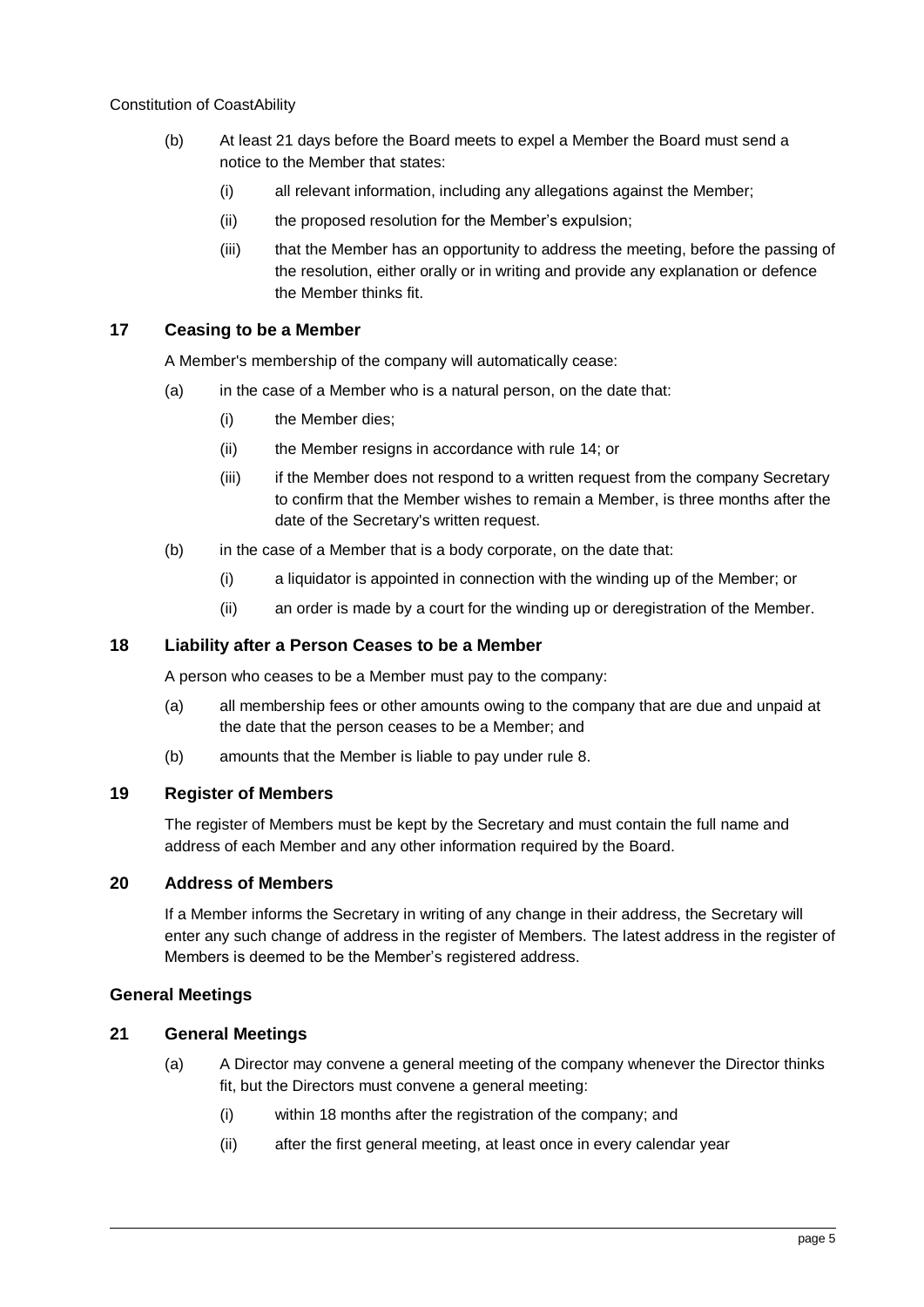- (b) Any Director may cancel or postpone any meeting convened by that Director by notice in writing to all persons who were entitled to receive notice of that meeting, except where the cancellation or postponement would be contrary to the Corporations Act.
- <span id="page-9-1"></span>(c) If Members with at least five percent (5%) of the votes that may be cast at a general meeting make a written request to the company for a general meeting to be held, the Directors must:
	- (i) within 21 days of the Members' request, give all Members notice of the general meeting; and
	- (ii) hold the general meeting within 2 months of the Members' request.
- (d) The percentage of votes that Members have is to be counted as at midnight before the Members request the meeting.
- (e) The Members who make a request under rule [21](#page-8-5)[\(c\)](#page-9-1) must:
	- (i) state in the request any resolution to be proposed at the meeting;
	- (ii) sign the request; and
	- (iii) give the request to the company.
- (f) If the Directors do not call the meeting within 21 days of being request under rule [21](#page-8-5)[\(c\),](#page-9-1) fifty percent (50%) or more of the Members who made the request may call and arrange to hold the general meeting as request, as far as possible in accordance with the rules of this Constitution.
- (g) Any Director may cancel or postpone any meeting convened by notice in writing to all persons who were entitled to receive notice of that meeting, if:
	- (i) the general meeting has become unnecessary;
	- (ii) the postponement of general meeting is in the interests of Members;
	- (iii) it is no longer appropriate, convenient or practice to hold the general meeting at the venue where it was planned that the general meeting be held; or
	- (iv) a change is necessary to conduct the general meeting efficiently;

except where the cancellation or postponement would be contrary to the Corporations Act.

(h) Any failure to give notice of cancellation or postponement does not invalidate the cancellation or postponement or any resolution passed at a postponed general meeting

## <span id="page-9-2"></span><span id="page-9-0"></span>**22 Notice of General Meetings**

- (a) Where a general meeting has been called, notice of the meeting may be given in the form and manner in which the Board determines, subject to this Constitution, the Corporations Act and the ACNC Act.
- (b) Notice of a general meeting must be provided in writing at least 21 days before the meeting.
- (c) Notwithstanding rule [22](#page-9-0)[\(a\),](#page-9-2) where a general meeting has been called at which a special resolution is to be proposed, notice of the meeting must set out an intention to propose the special resolution at the meeting and state the resolution.
- (d) The non-receipt of a notice convening a general meeting by, or the accidental omission to give notice to, any person entitled to receive notice does not invalidate the proceedings at or any ordinary resolution passed at the meeting.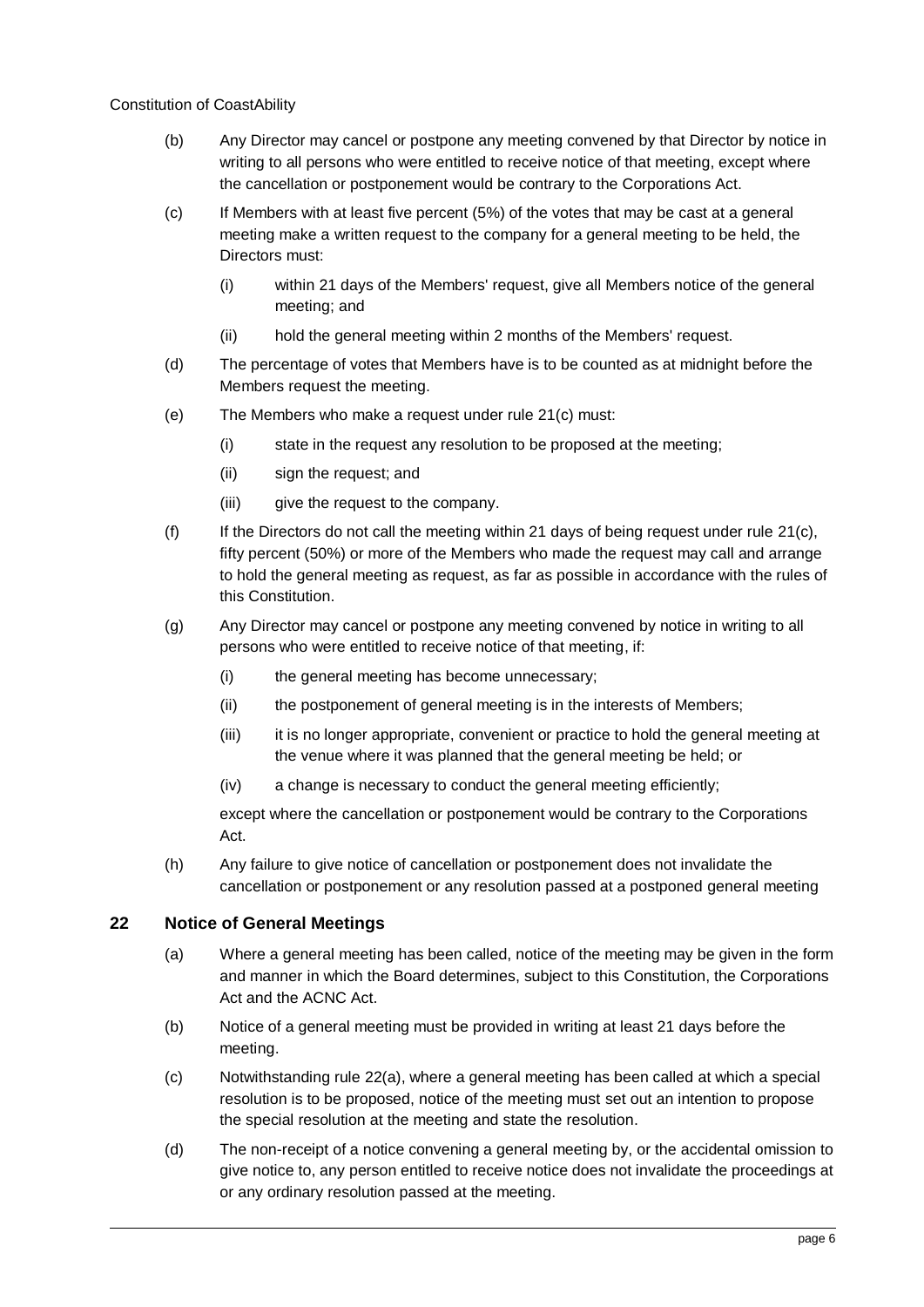# <span id="page-10-0"></span>**23 Business of Annual and Other General Meetings**

- (a) The business of an annual general meeting of the company includes:
	- (i) to receive and consider the accounts and reports required by the Corporations Act to be laid before each annual general meeting;
	- (ii) to elect Directors;
	- (iii) when relevant to appoint an auditor and to fix the auditor's remuneration; and
	- (iv) to transact any other business that, under this Constitution or the Corporations Act, is required to be transacted at any annual general meeting.

The business of an annual general meeting may also include any other business that may be transacted at a general meeting.

(b) No person may move at any general meeting either any resolution (except in the form set out in the notice of meeting) or any amendment of any resolution, except with the approval of the Board, with the permission of the chair of the meeting or under the Corporations Act.

# <span id="page-10-1"></span>**24 Right of Others to Attend General Meeting**

- (a) A Secretary, Chief Executive Officer or Director who is not a Member is entitled to be present and, at the request of the chair of the meeting, to speak at any general meeting.
- (b) Any other person (whether a Member or not) requested by the Board to attend any general meeting is entitled to be present and, at the request of the chair of the meeting, to speak at that general meeting.

## <span id="page-10-2"></span>**25 Quorum for General Meetings**

- (a) No business may be transacted at any general meeting except, subject to rule [26,](#page-10-3) the election of a chair of the meeting unless a quorum of Members is present at the time when the meeting proceeds to business.
- (b) Except as otherwise provided in this Constitution, 6 Members Present constitutes a quorum.
- (c) If there is not a quorum at a general meeting within 30 minutes after the time specified in the notice of the meeting, the meeting is dissolved unless the chair of the meeting or the Board adjourns the meeting to a date, time and place determined by that chair or the Board. If no quorum is present at any adjourned meeting within 30 minutes after the time for the meeting, the meeting is dissolved.

## <span id="page-10-3"></span>**26 Conduct of General Meetings**

- (a) Subject to rule [26\(b\),](#page-10-4) the chair of the Board is entitled to preside as chair at every general meeting.
- <span id="page-10-6"></span><span id="page-10-5"></span><span id="page-10-4"></span>(b) Where a general meeting is held and:
	- (i) there is no chair of the Board; or
	- (ii) the chair of the Board is not able to be present at the meeting or is not present within 15 minutes after the time appointed for the meeting, or despite being so present is unable or unwilling to act as chair of the meeting,

the deputy chair of the Board is entitled to chair the meeting or, if the circumstances in rule [26\(b\)\(i\)](#page-10-5) or [26\(b\)\(ii\)](#page-10-6) apply to the deputy chair of the Board, the Directors present may choose one of their number or, in the absence of all Directors or if none of the Directors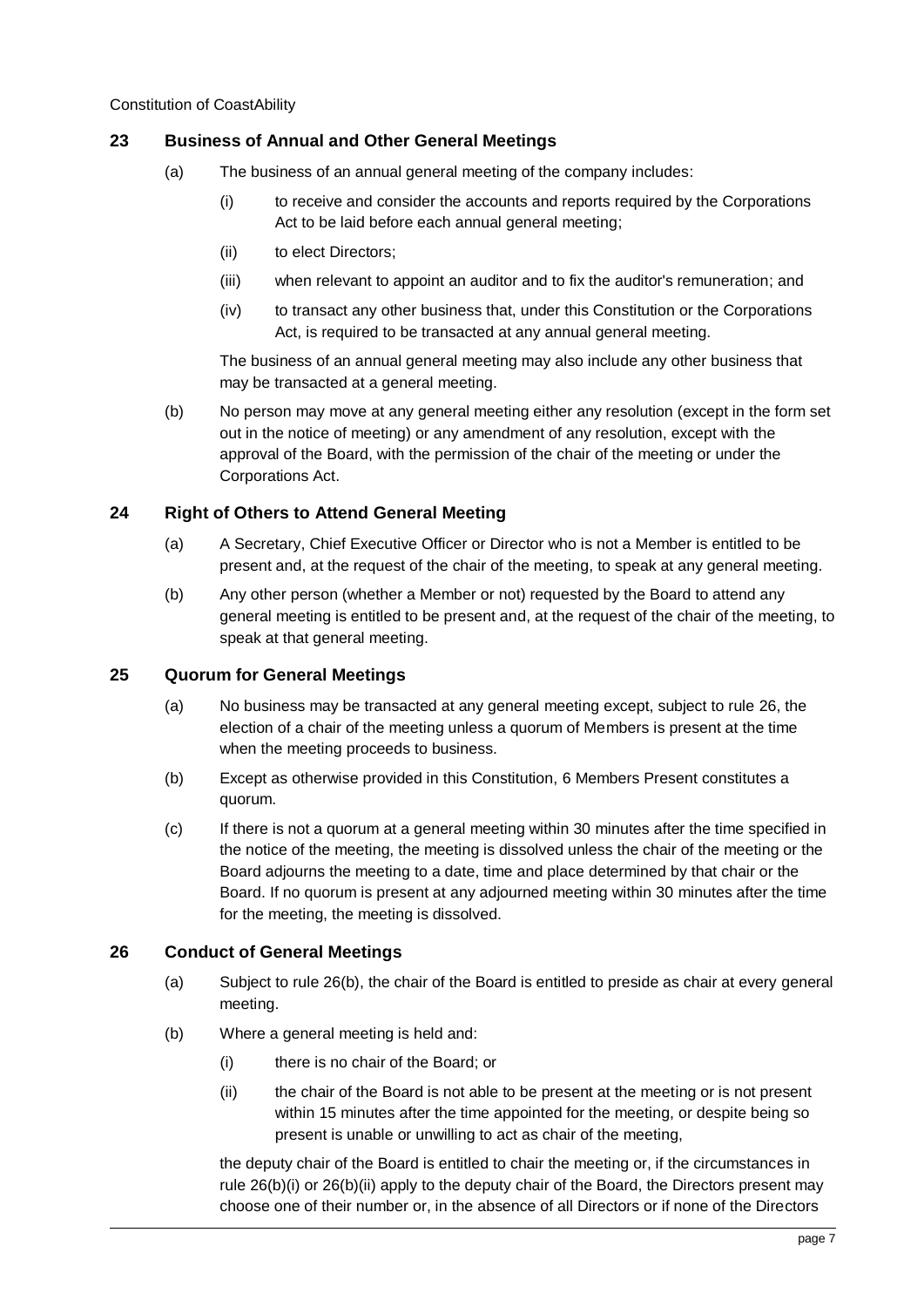present wish to act, the Members Present may elect one of their number to be chair of the meeting.

- (c) The general conduct of each general meeting of the company and the procedures to be adopted at the meeting are as determined at, during or prior to the meeting by the chair of the meeting.
- (d) The chair of a general meeting of the company may make rulings without putting the question (or any question) to a vote if that chair considers action is required to ensure the orderly conduct of the meeting.
- (e) If at any time the chair of a general meeting of the company considers it necessary or desirable for the proper and orderly conduct of the meeting, that chair may demand the cessation of debate or discussion on any business, question, motion or resolution being considered by the meeting and require the business, question, motion or resolution to be put to a vote of the Members Present.
- (f) Any determination by the chair of a general meeting in relation to matters of procedure (including any procedural motions moved at, or put to, the meeting) or any other matter arising directly or indirectly from the business is final (including any procedural motions moved at, or put to, the meeting). Any challenge to a right to vote (whether on a show of hands or on a poll) or to a determination to allow or disregard a vote may only be made at the meeting and may be determined by the chair of the meeting whose decision is final.
- (g) If a person purports to cast a vote at a general meeting in contravention of the Corporations Act, the chair of the meeting may determine that the vote be disregarded and treated as not having been cast.
- (h) Nothing contained in this rule limits the powers conferred on a chair of a general meeting by law.

# <span id="page-11-0"></span>**27 Acting Chair**

- (a) If during any general meeting the chair of the meeting acting under rule [26](#page-10-3) is unwilling to chair any part of the proceedings, that chair may withdraw during the relevant part of the proceedings and may nominate any person who immediately before the general meeting was a Director or who has been nominated for election as a Director at the meeting to be acting chair of the meeting during the relevant part of the proceedings. On the conclusion of the relevant part of the proceedings the acting chair of the meeting is to withdraw and the chair of the meeting acting under rule [26](#page-10-3) is to resume to chair the meeting.
- (b) Where an instrument of proxy appoints the chair of a general meeting as proxy for the part of the proceedings for which an acting chair of the meeting has been nominated, the instrument of proxy is taken to be in favour of that acting chair for the relevant part of the proceedings.

# <span id="page-11-1"></span>**28 Adjournment of General Meetings**

- (a) During the course of a general meeting the chair of the meeting may, and if so directed by the meeting must, adjourn the meeting or any business, motion, question or resolution being considered or remaining to be considered by the meeting or any debate or discussion either to a later time at the same meeting or to an adjourned meeting to be held at the time and place determined by that chair.
- (b) No business may be transacted at any adjourned general meeting other than the business left unfinished at the meeting from which the adjournment took place.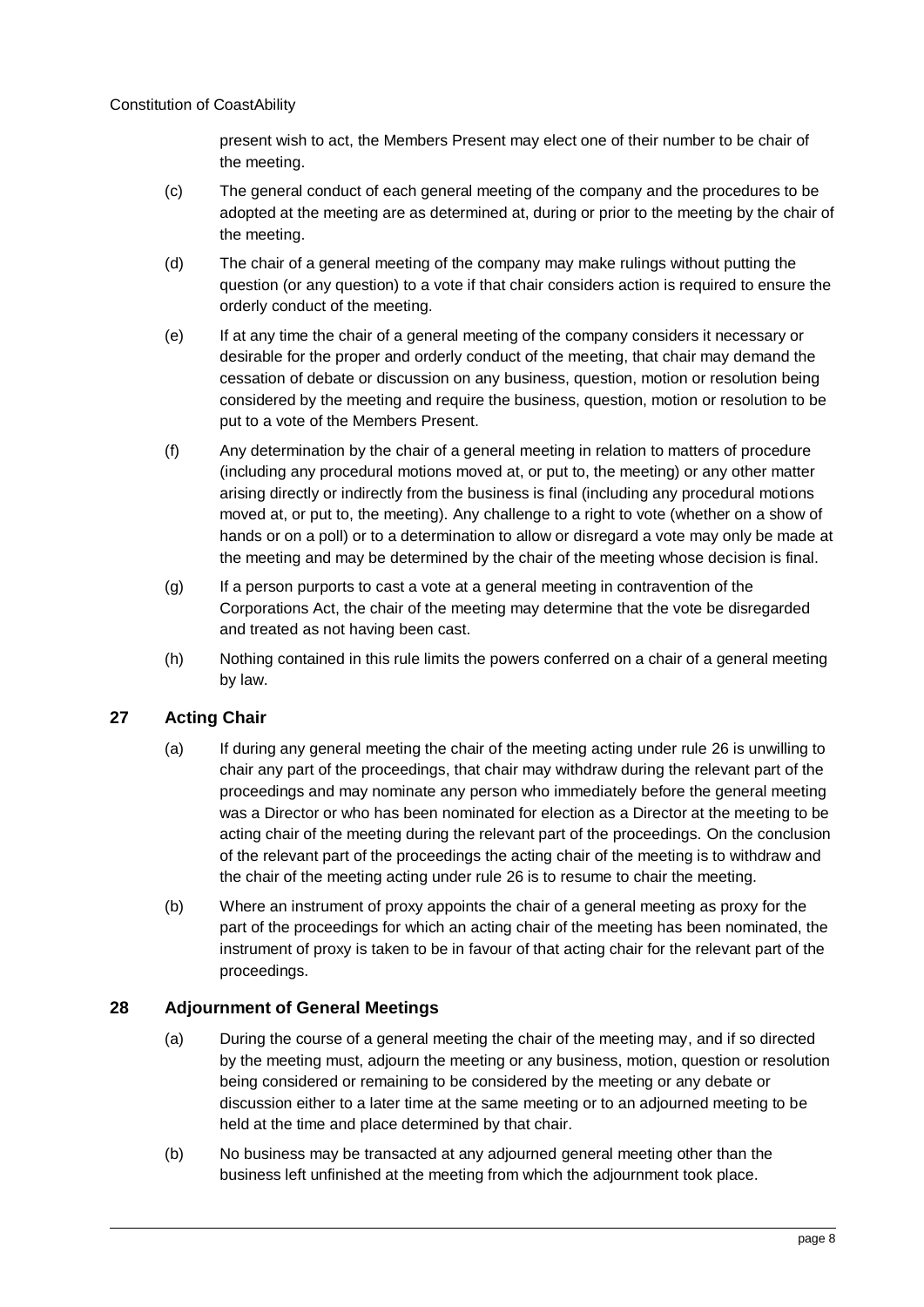(c) When a meeting is adjourned for 30 days or more, notice of the adjourned meeting must be given as in the case of an original meeting. Otherwise it is not necessary to give any notice of an adjournment or of the business to be transacted at an adjourned meeting.

# <span id="page-12-0"></span>**29 Voting at General Meetings**

- (a) Subject to any rights or restrictions attached to any class of Member, and subject to the requirements of the Corporations Act, any question submitted to a general meeting is to be decided by a simple majority of votes validly cast on the question at the meeting.
- (b) Subject to any rights or restrictions attached to any class of Member, and subject to the requirements of the Corporations Act, any question submitted to a general meeting is to be decided in the first instance by a show of hands of the Members Present and entitled to vote, unless a poll is demanded.
- (c) Unless a poll is demanded, a declaration by the chair of a general meeting following a vote on a show of hands at the meeting that a resolution has been passed or lost is conclusive, without proof of the number or proportion of the votes recorded in favour of or against the resolution.
- (d) At any general meeting, a poll may be demanded by a Member in accordance with the Corporations Act (and not otherwise) or by the chair of the meeting. No poll may be demanded on the election of a chair of the meeting or, unless that chair otherwise determines, the adjournment of the meeting. A demand for a poll may be withdrawn.

## <span id="page-12-1"></span>**30 Special Meetings**

All the provisions of this Constitution as to general meetings apply to any special meeting of any class of Members that may be held under the operation of this Constitution or the Corporations Act.

## <span id="page-12-2"></span>**31 Chair Does Not Have Casting Vote**

In the case of an equality of votes on a show of hands or on a poll at a general meeting of the company, the chair of the meeting does not have a casting vote in addition to any vote to which that chair may be entitled as a Member or as a proxy, attorney or properly appointed representative of a Member.

## <span id="page-12-3"></span>**32 Representation and Voting of Members**

Subject to this Constitution and any rights or restrictions for the time being placed on any Member or class or classes of Members:

- <span id="page-12-4"></span>(a) at meetings of Members or a class of Members, each Member entitled to attend and vote may:
	- (i) attend and vote in person; or
	- (ii) be represented and vote by proxy, by attorney or (where the Member is a body corporate) by representative,
- (b) a Member may only vote by one of the permitted methods in rule [32\(a\)](#page-12-4) although, without limiting rule [35\(b\),](#page-14-3) a Member may attend and participate in a meeting even though the Member has previously appointed a proxy or attorney in respect of that meeting; and
- (c) each Member has one vote both on a show of hands and a poll.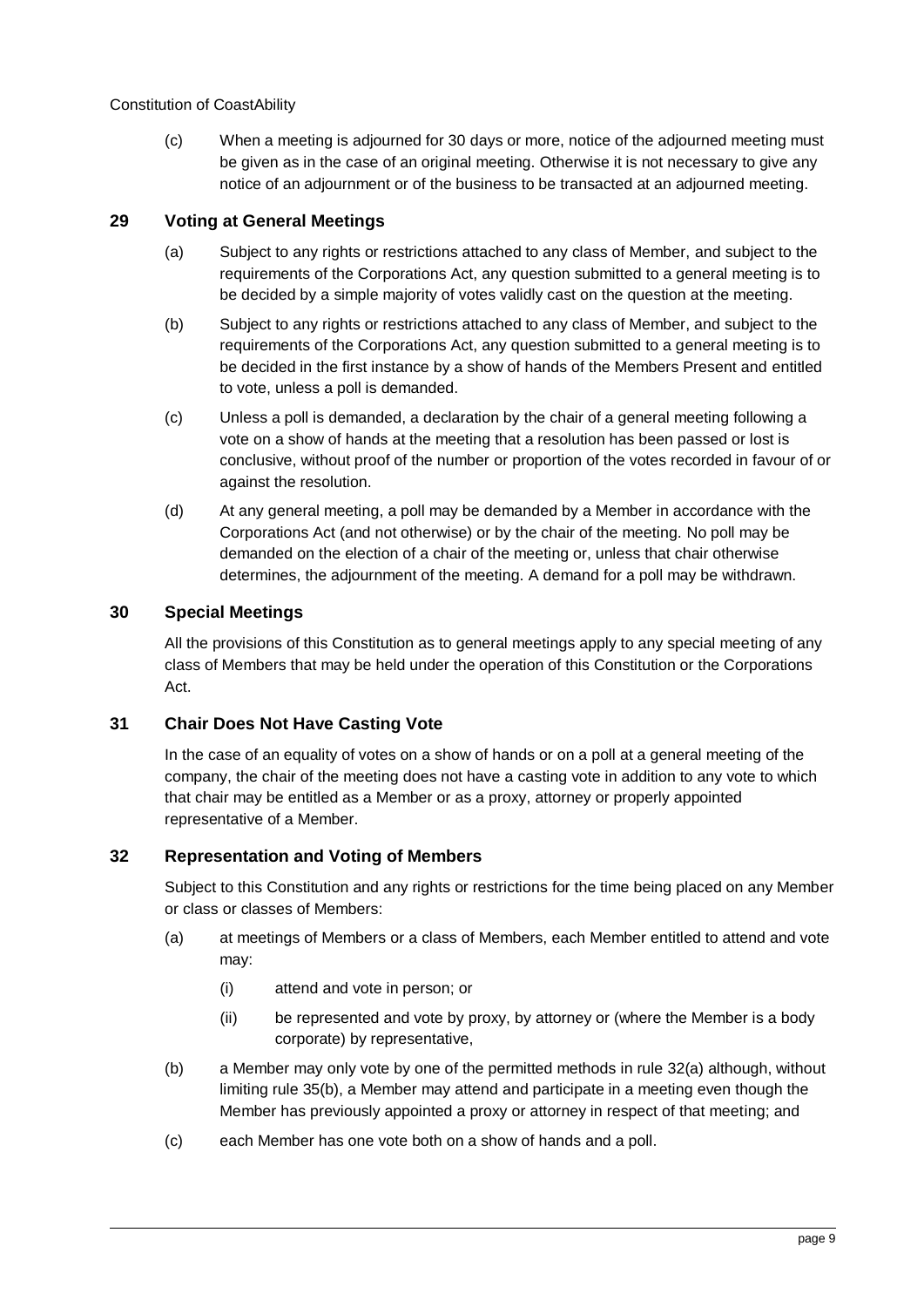# <span id="page-13-0"></span>**33 Restriction on Voting Rights**

A Member is not entitled to attend or vote at a general meeting or to be counted for the purpose of constituting a quorum unless all sums presently payable by the Member in respect of membership of the company have been paid.

# <span id="page-13-1"></span>**34 Form of Proxy**

- (a) A Member who is entitled to attend and vote at a meeting of the company may appoint a person as a proxy to attend and vote for the Member in accordance with the Corporations Act but not otherwise. A proxy appointed in accordance with the Corporations Act to attend and vote may exercise the rights of the Member on the basis and subject to the restrictions provided in the Corporations Act but not otherwise.
- (b) A Member may appoint one proxy. A proxy need not be a Member.
- (c) An appointment of a proxy is valid if it is in accordance with the Corporations Act or in any form (including electronic) that the Board may prescribe or accept.
- (d) If a proxy appointment is not properly executed or validated, incomplete or unclear, the following provisions apply. Nothing obliges the Board or the company to do anything referred to in those provisions.
	- (i) If the name of the proxy is not included, the name of any Director or Secretary may be inserted by the Secretary on the authority of the Board (which may occur later than the time specified in the relevant notice of meeting for the receipt of proxy appointments).
	- (ii) If the appointment has not been duly signed or validated, the company may:
		- (A) return the appointment to the appointing Member;
		- (B) request that the Member sign or validate the appointment and return it to the company within a period decided by the Board (which may be later than the time specified in the relevant notice of meeting for the receipt of proxy appointments).
	- (iii) If the appointment is otherwise incomplete or unclear, the company may, by written or oral communication, clarify with a Member any instruction on the appointment and complete or amend the contents of any appointment to reflect any clarification in instruction received from the Member (which completion or amendment may occur later than the time specified in the relevant notice of meeting for the receipt of proxy appointments). For this purpose, the Member appoints the company as its attorney.
- (e) Where a notice of meeting provides for electronic lodgement of proxy appointments, an appointment lodged at the electronic address or by the electronic means specified in the notice is taken to have been received at the registered office of the company and validated by the Member if there is compliance with the requirements set out in the notice.

## <span id="page-13-2"></span>**35 Validity of Proxies, Attorneys and Representatives**

- (a) A vote exercised in accordance with the terms of a proxy appointment, a power of attorney or other relevant instrument of appointment is valid despite:
	- (i) the previous death or unsoundness of mind of the principal; or
	- (ii) the revocation of the appointment, power or instrument (or of the authority under which it was made or given),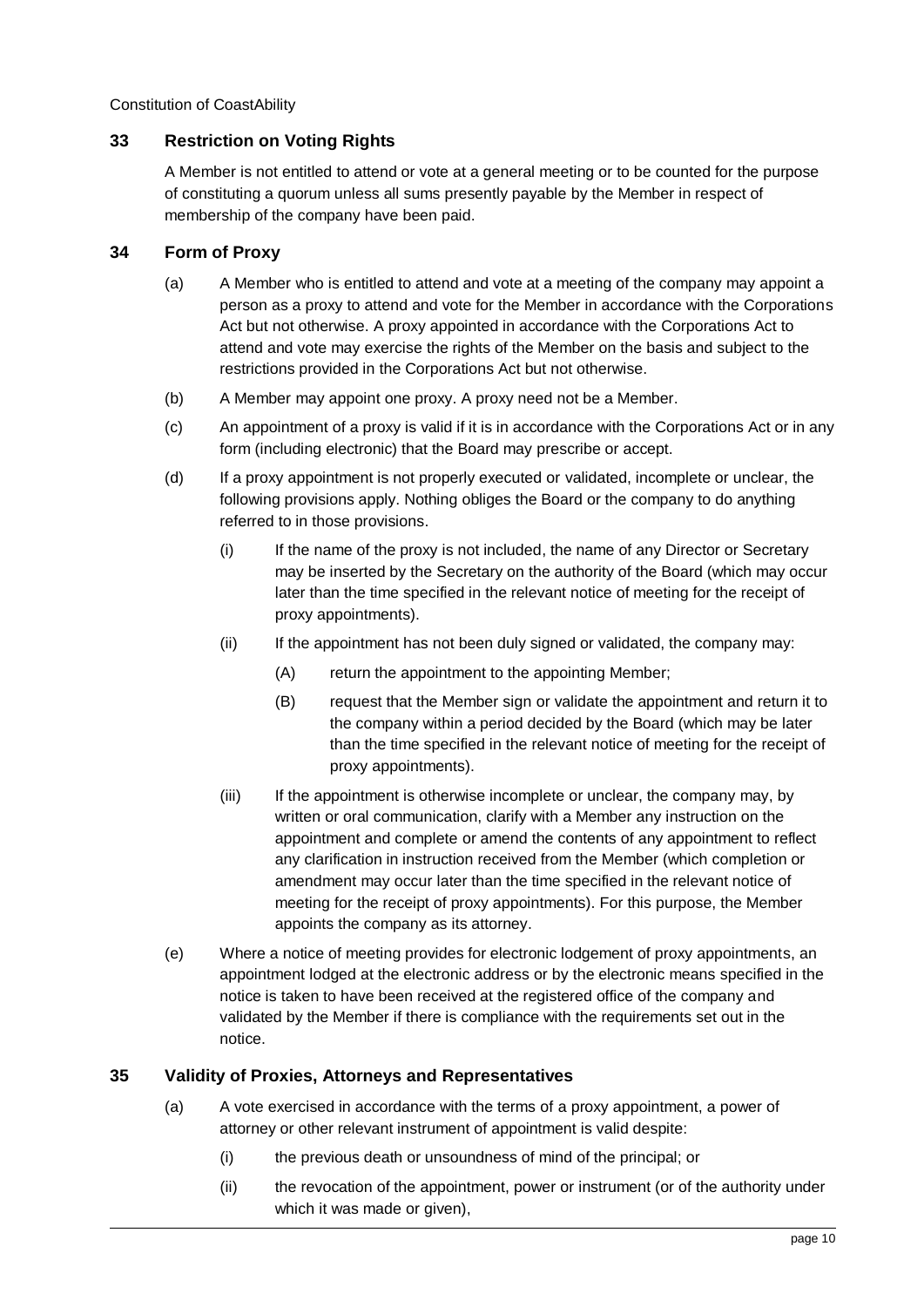if no notice in writing of the death, unsoundness of mind or revocation (as the case may be) has been received by the company at its registered office at least 48 hours (or any shorter period as the Board may permit or specified by the Corporations Act) before the commencement of the meeting or adjourned meeting at which the instrument is used or the power is exercised.

- <span id="page-14-3"></span>(b) A proxy appointment or power of attorney (subject to its terms) is not revoked by the principal attending and taking part in the relevant meeting unless the principal actually votes at the meeting on a resolution for which the proxy appointment or power of attorney is proposed to be used.
- (c) Voting instructions given by a Member to a Director or employee of the company who is appointed as proxy (*Company Proxy*) are valid only if contained in the form of appointment of the Company Proxy. If a Member wishes to give a Company Proxy appointed by the Member new instructions or variations to earlier instructions, the new or varied instructions are only valid if either they are received at the registered office of the company at least 48 hours before the meeting or adjourned meeting by a notice in writing signed by the Member or they are otherwise validated by the Member in a manner acceptable to the Board in its discretion prior to the commencement of the meeting.

# <span id="page-14-0"></span>**36 Circular Resolution of Members**

- <span id="page-14-4"></span>(a) Subject to rule [36](#page-14-0)[\(a\)](#page-14-4) the Directors may put a resolution to the Members to pass a resolution within holding a general meeting (a *Circular Resolution*).
- (b) The Directors must notify the auditor (if any) as soon as possible that a Circular Resolution has or will be put to the Members and the notice must set out the wording of the resolution.
- (c) Circular Resolutions cannot be used:
	- (i) for a resolution to remove an auditor, appoint a director or remove a director;
	- (ii) for passing a special resolution; or
	- (iii) where the Corporations Act or this Constitution requires that a meeting is to be held.
- (d) A Circular Resolution is passed if all Members entitled to vote on the resolution sign or agree to the Circular Resolution is the manner set out in rule [36](#page-14-0)[\(e\)](#page-14-5)
- <span id="page-14-5"></span>(e) Members may sign:
	- (i) a single document, setting out the Circular Resolution and containing a statement that they agree to the resolution; or
	- (ii) separate copies of a document setting out the setting out the Circular Resolution and containing a statement that they agree to the resolution, as long as the wording is the same in each copy of that document.
- (f) The company may send a Circular Resolution by email to Members.
- (g) Members may agree to the Circular Resolution by sending a reply email to that effect, including the text of the Circular Resolution in their reply.

## <span id="page-14-1"></span>**Appointment, Removal and Remuneration of Directors**

## <span id="page-14-2"></span>**37 Number of Directors**

(a) All Directors are to be natural persons.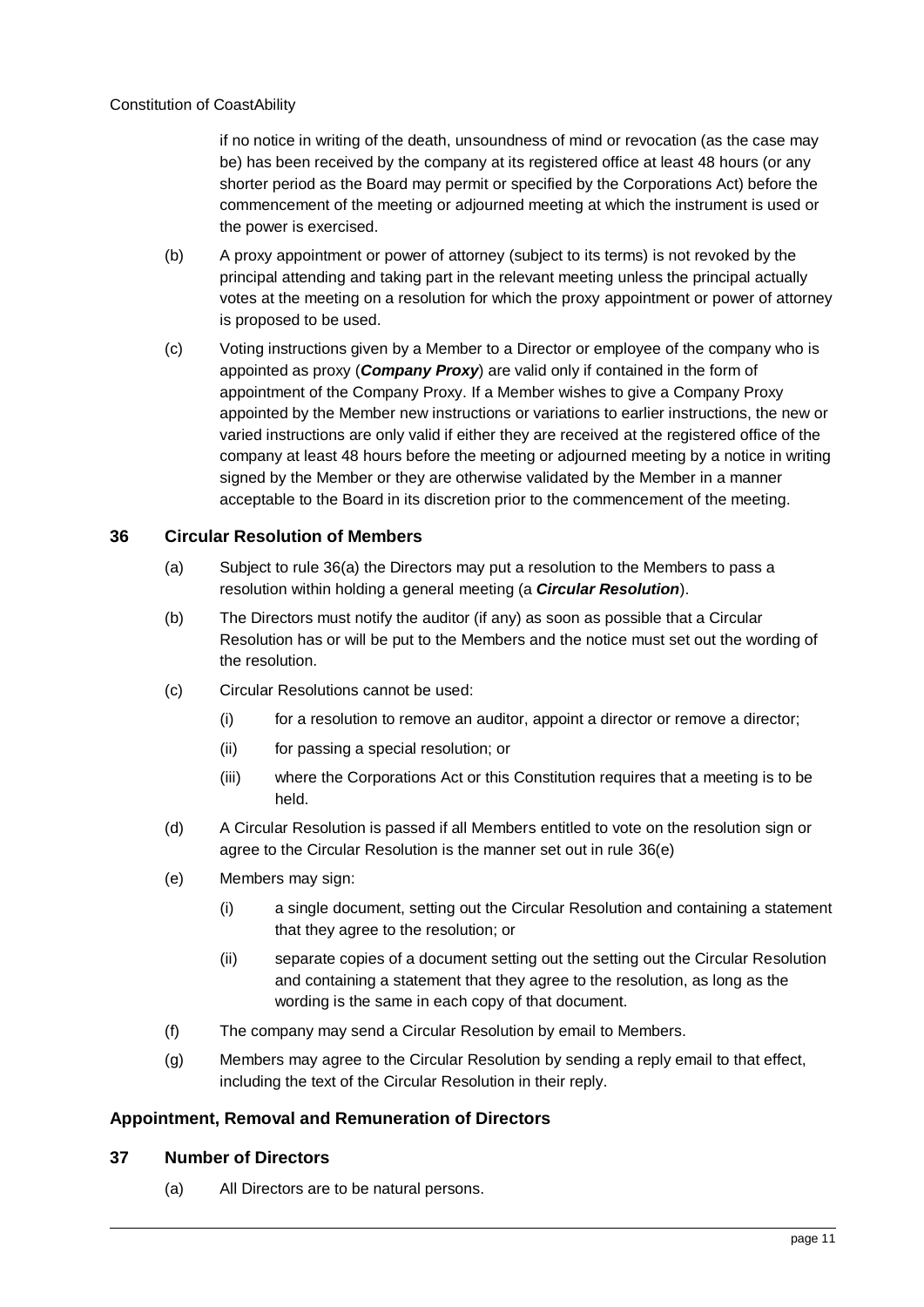<span id="page-15-6"></span>(b) The number of Directors (not including alternate Directors) must not be less than three nor more than 9 (or, subject to rule [38\(c\),](#page-15-5) such lower number that the Board may determine from time to time in accordance with the Corporations Act, provided that the Board may not reduce the number below the number of Directors in office at the time of the reduction).

# <span id="page-15-0"></span>**38 Appointment and Removal of Directors**

- (a) The Members Present at a general meeting may by resolution:
	- (i) appoint any person as a Director either to fill a casual vacancy or as an addition to the Board, provided that the number of Directors (not including alternate Directors) does not exceed the maximum number determined under rule [37\(b\);](#page-15-6) and
	- (ii) remove any Director from office.
- <span id="page-15-8"></span>(b) No person other than a Director vacating office under rule [38\(c\)](#page-15-5) is eligible to be elected a Director at any general meeting unless a notice of the person's candidature (signed by the person) is given to the company at its registered office at least 35 Business Days before the meeting (or, in the case of a meeting that Members have requested the Board to call, 30 Business Days).
- <span id="page-15-5"></span>(c) The Board may at any time appoint any person as a Director either to fill a casual vacancy or as an addition to the Board, provided that the number of Directors (not including alternate Directors) does not exceed 9. Any Director appointed under this rule [38\(c\)](#page-15-5) other than a Chief Executive Officer appointed under rule [47](#page-18-1) may hold office only until the end of the next annual general meeting of the company and is then eligible for election at that meeting without needing to give any prior notice of an intention to submit for election.

## <span id="page-15-1"></span>**39 Appointment of Special Persons to the Board**

- (a) The Board may from time to time appoint Special Persons as additional Board members.
- (b) Special Persons may not be appointed to the office of Chair, Deputy Chair or Secretary.
- (c) Special Persons may retire, resign or be removed from the office by a resolution of the Board or an ordinary resolution of the Members Present. Special Persons are not required to retire at each annual general meeting of the company.
- (d) The number of Special Persons appointed to the Board is limited to two. Special Persons are to have the same rights in respect of voting at meetings as Members.

## <span id="page-15-2"></span>**40 Qualification for Directors**

Each Director must be a paid up Member.

# <span id="page-15-3"></span>**41 Term of Directorship**

<span id="page-15-7"></span>(a) A director who has held office for a continuous period of nine years or more may only be re-appointed or re-elected by a special resolution Retirement by Rotation

#### <span id="page-15-4"></span>**42 Retirement by Rotation**

- (a) Subject to rule [41,](#page-15-3) at each annual general meeting:
	- (i) any Director appointed by the Directors to fill a casual vacancy or as an additional Director must retire; and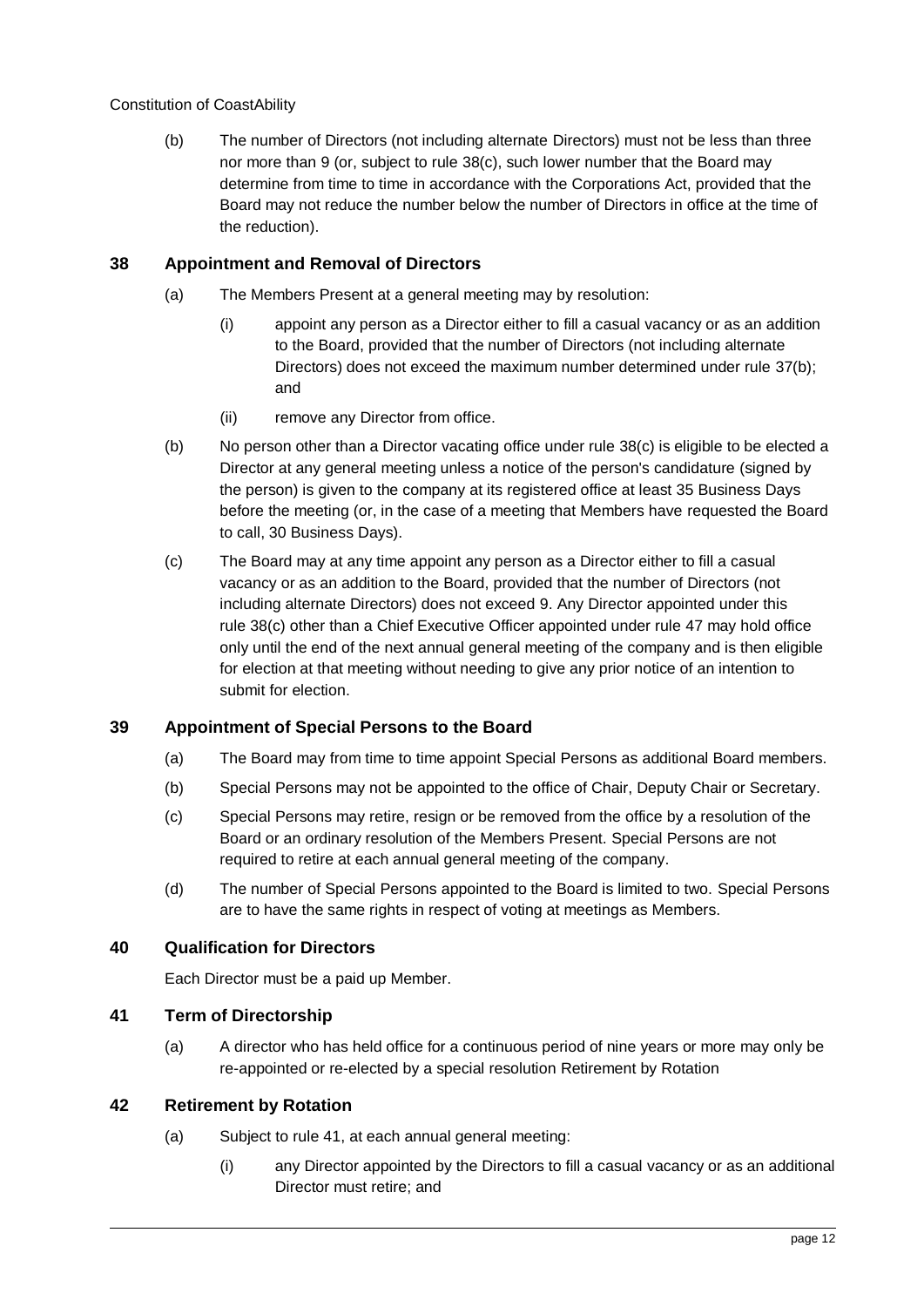- (ii) at least one-third of the remaining Directors must retire.
- <span id="page-16-2"></span>(b) The Directors who must retire at each general meeting under rule  $41(a)(a)(ii)$  $41(a)(a)(ii)$  will be the Directors who have been longest in office since last being elected. Where Directors were elected on the same day, the Director(s) to retire will be decided by lot unless they agree otherwise.
- (c) A retiring Director will be eligible for re-election without needing to give any prior notice of an intention to submit for re-election and will hold office as a Director (subject to reelection) until the end of the meeting at which the Director retires.

# <span id="page-16-3"></span><span id="page-16-0"></span>**43 Remuneration of Directors**

- (a) No Director is entitled to be paid a fee for their service as a Director.
- (b) The Directors are entitled to be paid or reimbursed for all travelling and other expenses properly incurred by them in attending and returning from any meeting of the Board or of a committee of the Board or any general meeting of the company, or otherwise in connection with the business or affairs of the company, where the amount payable has been approved by the Board.
- (c) Subject to the Corporations Act, a Director may be engaged by the company in any other capacity (other than auditor) and may be appointed on such terms as to remuneration, tenure of office and otherwise as may be determined by the Board.

## <span id="page-16-1"></span>**44 Vacation of Office of Director**

- (a) In addition to the circumstances in which the office of a Director becomes vacant:
	- (i) under the Corporations Act and the ACNC Act; and
	- (ii) under rule [38\(a\)\(ii\),](#page-15-8)

the office of a Director becomes vacant if the Director:

- (iii) becomes of unsound mind or a person whose person or estate is liable to be dealt with in any way under the law relating to mental health;
- (iv) ceases to be a Member;
- (v) resigns by notice in writing to the company;
- (vi) is absent without the consent of the Board from three consecutive meetings of the Board; or
- (vii) dies.
- (b) The office of a Director who is an employee of the company is terminated on the Director ceasing to be employed but the person concerned is eligible for reappointment or re-election as a Director.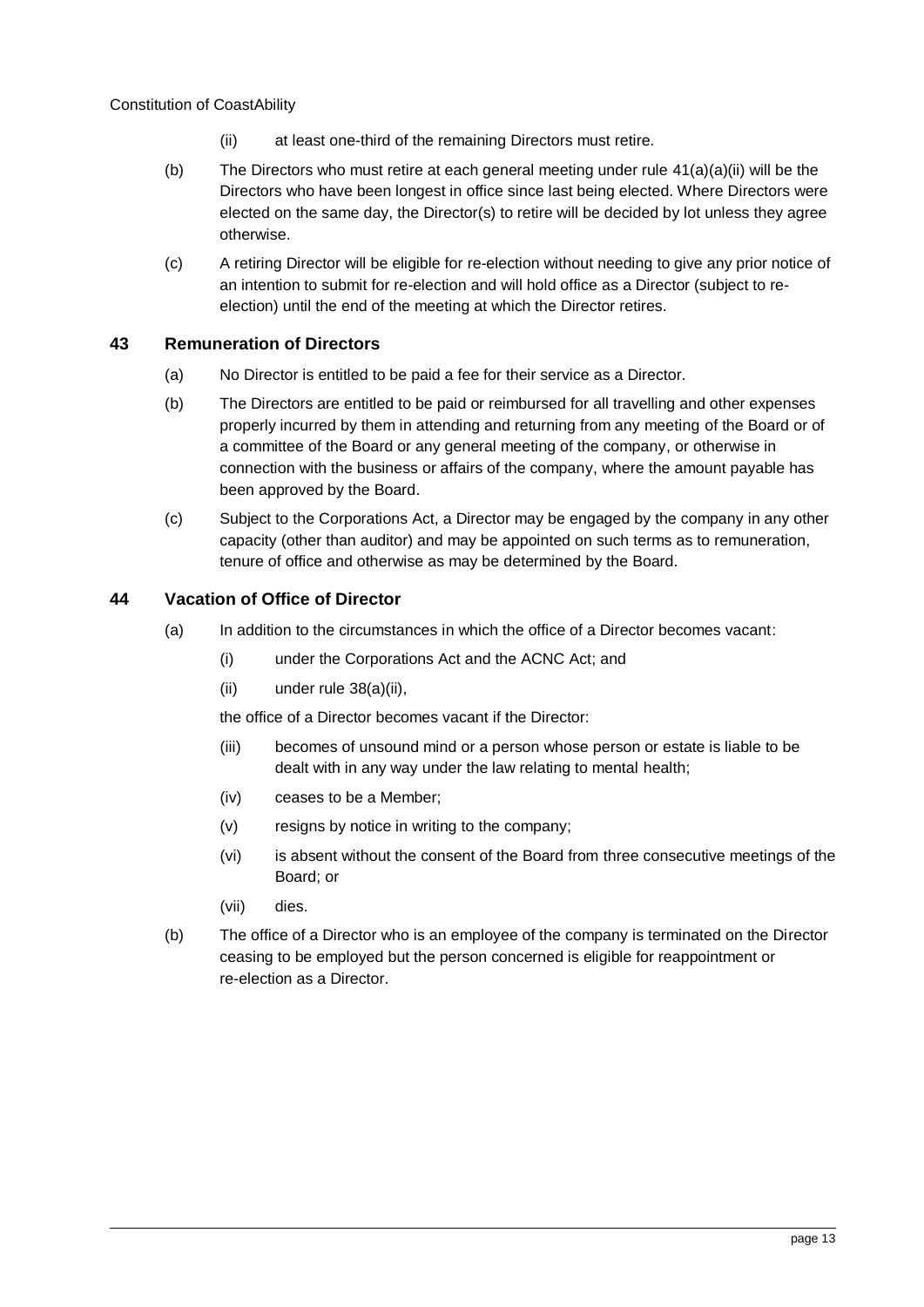#### <span id="page-17-0"></span>**45 Alternate Directors**

Subject to this Constitution, each Director may appoint any person approved by a majority of the other Directors to act as an alternate Director in the Director's place, either for a stated period or until the happening of a specified event, whenever by absence or illness or otherwise the Director is unable to attend to duties as a Director. The appointment must be in writing and signed by the Director and a copy of the appointment must be given to the registered office of the company or to a meeting of the Board. The appointment takes effect on approval by a majority of the other Directors or, where the approval has been granted, at any later time specified in the appointment. The following provisions apply to any alternate Director:

- (a) the appointment of the alternate Director is terminated or suspended on receipt at the registered office of the company of notice in writing signed by the Director by whom the alternate Director was appointed;
- (b) the alternate Director is entitled to receive notice of meetings of the Board and to attend and vote at the meetings if the Director by whom the alternate Director was appointed is not present;
- (c) the alternate Director is entitled to exercise all the powers (except the power to appoint an alternate Director) and perform all the duties of a Director, to the extent the Director by whom the alternate Director was appointed has not exercised or performed them or they have not been limited by the instrument appointing the alternate Director;
- (d) the alternate Director is entitled to be reimbursed under rule [43\(b\)](#page-16-3) as if the alternate Director were a Director;
- (e) unless previously terminated, the office of the alternate Director is terminated on the death of, or termination of office by, the Director by whom the alternate Director was appointed;
- (f) the alternate Director is not to be taken into account in determining the number of Directors or rotation of Directors; and
- (g) the alternate Director is, while acting as a Director, responsible to the company for the alternate Director's own acts and defaults and is not the agent of the Director by whom the alternate Director was appointed.

## <span id="page-17-1"></span>**46 Duties of directors**

The directors must comply with their duties as directors under legislation and common law (judgemade law), and the duties described in governance standard 5 of the regulations made under the ACNC Act, including:

- (a) to exercise their powers and discharge their duties with the degree of care and diligence that a reasonable individual would exercise if they were a director of the company;
- (b) to act in good faith in the best interests of the company and to further the charitable objects of the company set out in rule [4;](#page-5-2)
- (c) not to misuse their position as a director;
- (d) not to misuse information they gain in their role as a director;
- (e) to disclose any perceived or actual material conflicts of interest;
- (f) to ensure that the financial affairs of the company are managed responsibly; and
- (g) not to allow the company to operate while it is insolvent.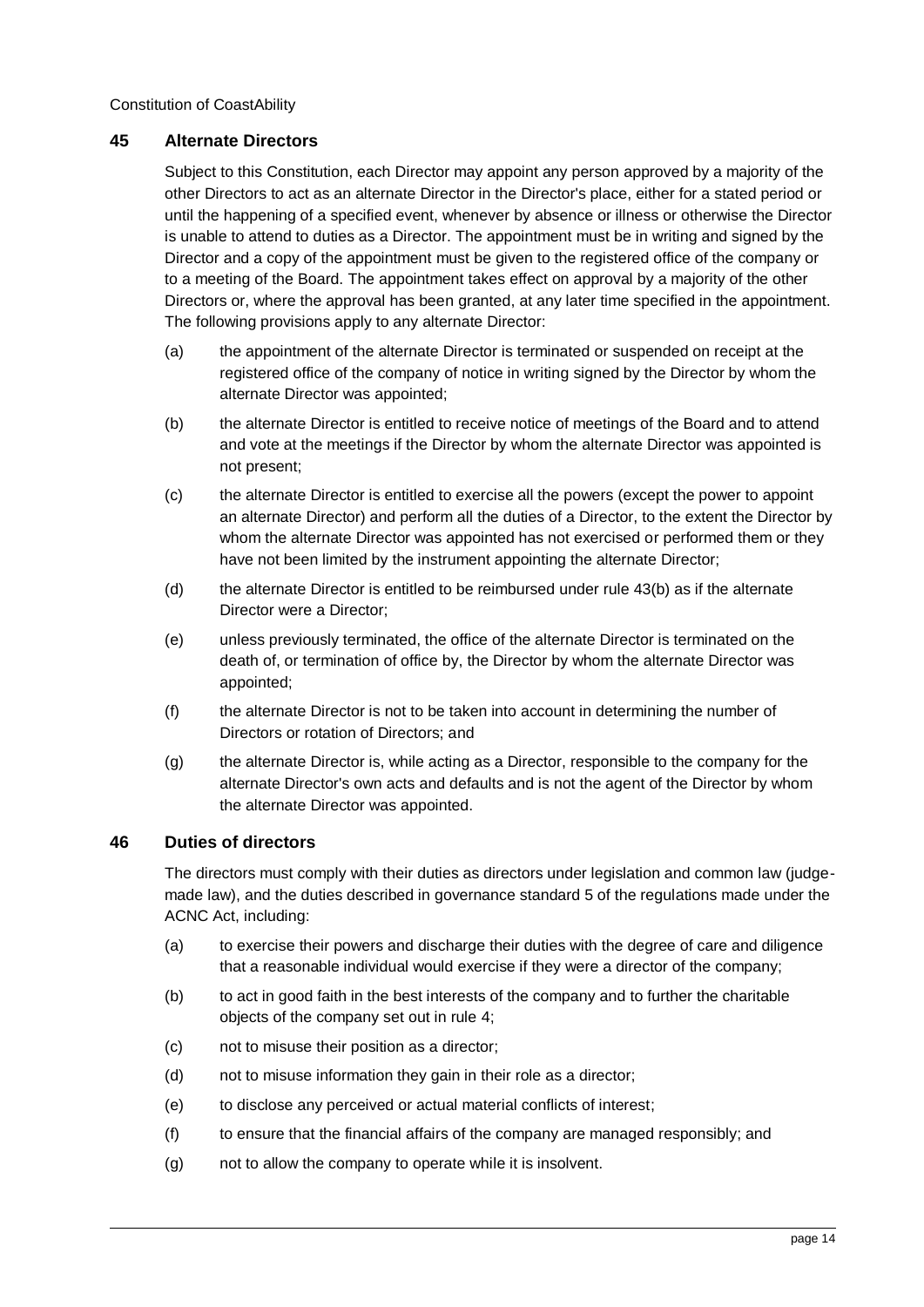# <span id="page-18-0"></span>**CEO and Powers of the Board**

#### <span id="page-18-1"></span>**47 Appointment of Chief Executive Officer**

- (a) The Board may appoint a person to the office of Chief Executive Officer of the company for the period and on the terms as it determines.
- (b) Subject to the terms of any agreement entered into in a particular case, the Board may at any time revoke any such appointment, with or without cause.

#### <span id="page-18-2"></span>**48 Powers of the Board and Chief Executive Officer**

- (a) The business of the company is managed by the Board, which may exercise all powers of the company that are not, by the law or this Constitution, required to be exercised by the company in general meeting.
- (b) The Board may, on the terms and conditions and with any restrictions as it determines, delegate to the Chief Executive Officer any of the powers exercisable by it and may at any time withdraw, suspend or vary any of those powers conferred on the Chief Executive Officer. Giving powers to the Chief Executive Officer does not prevent the exercise of those powers by the Board.

#### <span id="page-18-3"></span>**Proceedings of the Board**

#### <span id="page-18-4"></span>**49 Proceedings of the Board**

- (a) The Board may meet together for the dispatch of business and adjourn and otherwise regulate its meetings as it determines.
- (b) Until otherwise determined by the Board, the quorum for a Director's meeting is a majority (more than 50%) of Directors.
- (c) A Director may at any time, and a Secretary upon the request of a Director must, convene a meeting of the Board. A meeting of the Board may also be convened in any other manner determined by the Board from time to time.
- (d) Reasonable notice must be given to every Director of the place, date and time of every Board meeting. Notice of a meeting of the Board may be given by mail (electronic or otherwise), personal delivery, facsimile transmission or other electronic means to the usual place of business or residence of the Director or at any other address given to a Secretary by the Director or by any technology agreed by all the Directors.

#### <span id="page-18-5"></span>**50 Meetings of the Board by Technology**

- (a) For the purposes of the Corporations Act, each Director, by consenting to be a Director (or by reason of the adoption of this Constitution), consents to the use of each of the following technologies for holding a Board meeting:
	- (i) video;
	- (ii) telephone;
	- (iii) any other technology that permits each Director to communicate with every other Director; or
	- (iv) any combination of these technologies.

A Director may withdraw the consent given under this rule in accordance with the Corporations Act.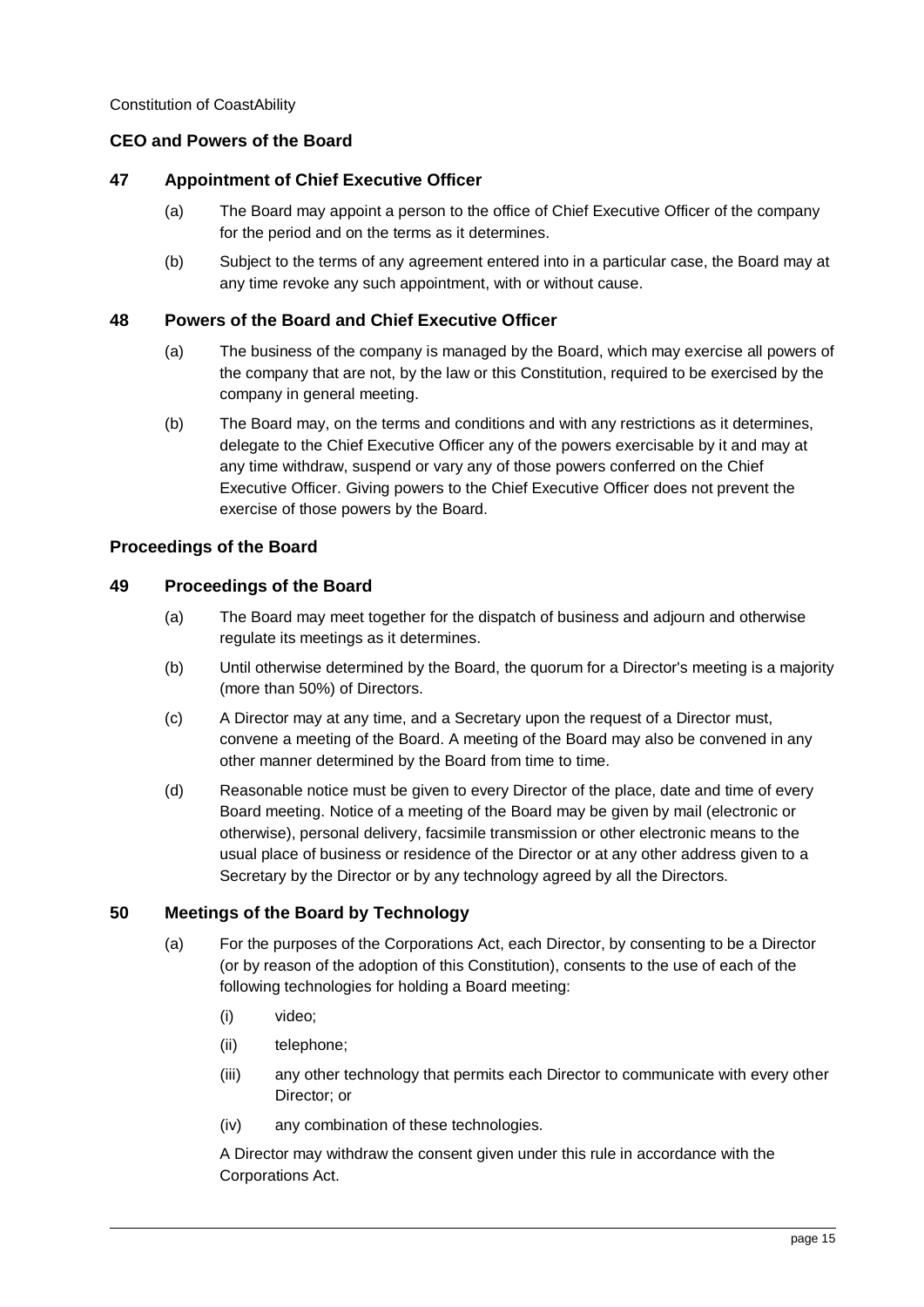- (b) Where the Directors are not all in attendance at one place and are holding a meeting using technology and each Director can communicate with the other Directors:
	- (i) the participating Directors are, for the purpose of every provision of this Constitution concerning meetings of the Board, taken to be assembled together at a meeting and to be present at that meeting; and
	- (ii) all proceedings of the Board conducted in that manner are as valid and effective as if conducted at a meeting at which all of the participating Directors were physically present in the one location.

# <span id="page-19-3"></span><span id="page-19-0"></span>**51 Chair of the Board**

- (a) The Board may elect one of their number as chair of the Board and another as deputy chair of the Board and may decide the period for which that chair and that deputy chair are to hold office as chair and deputy chair, respectively.
- <span id="page-19-5"></span><span id="page-19-4"></span>(b) Where a meeting of the Board is held and:
	- (i) a chair of the Board has not been elected as provided by rule [51\(a\);](#page-19-3) or
	- (ii) the chair of the Board is not able to be present at the meeting or is not present within 15 minutes after the time appointed for the meeting, or despite being so present is unable or unwilling to chair the meeting,

the deputy chair of the Board is entitled to chair the meeting or, if the circumstances in rule [51\(b\)\(i\)](#page-19-4) or [51\(b\)\(ii\)](#page-19-5) apply to the deputy chair of the Board, the Directors present may elect one of their number to chair the meeting.

# <span id="page-19-6"></span><span id="page-19-1"></span>**52 Directors' Voting Rights and Exercise of Powers**

- (a) Without limiting rule [55,](#page-20-1) a meeting of the Board of which notice has been given to all Directors and at which a quorum is present, is competent to exercise any of the authorities, powers and discretions for the time being vested in or exercisable by the Board. Nothing in this rule [52\(a\)](#page-19-6) limits the exercise of any authority, power or discretion of the Board which has been delegated by the Board in accordance with law or this Constitution.
- (b) Subject to this Constitution, questions arising at a meeting of the Board are decided by a majority of votes of Directors present and voting.
- (c) In the case of an equality of votes at a meeting of the Board, the chair of the meeting does not have a casting vote in addition to that chair's deliberative vote. .

## <span id="page-19-2"></span>**53 Conflicts of interest**

- (a) A Director must disclose the nature and extent of any actual or perceived material conflict of interest in a matter that is being considered at a meeting of Directors (or that is proposed in a circular resolution):
	- (i) to the other Directors, or
	- (ii) if all of the Directors have the same conflict of interest, to the members at the next general meeting, or at an earlier time if reasonable to do so.
- (b) The disclosure of a conflict of interest by a Director must be recorded in the minutes of the meeting.
- (c) Each Director who has a material personal interest in a matter that is being considered at a meeting of Directors (or that is proposed in a circular resolution) must not, except as provided under rule [53](#page-19-2)[\(d\):](#page-20-2)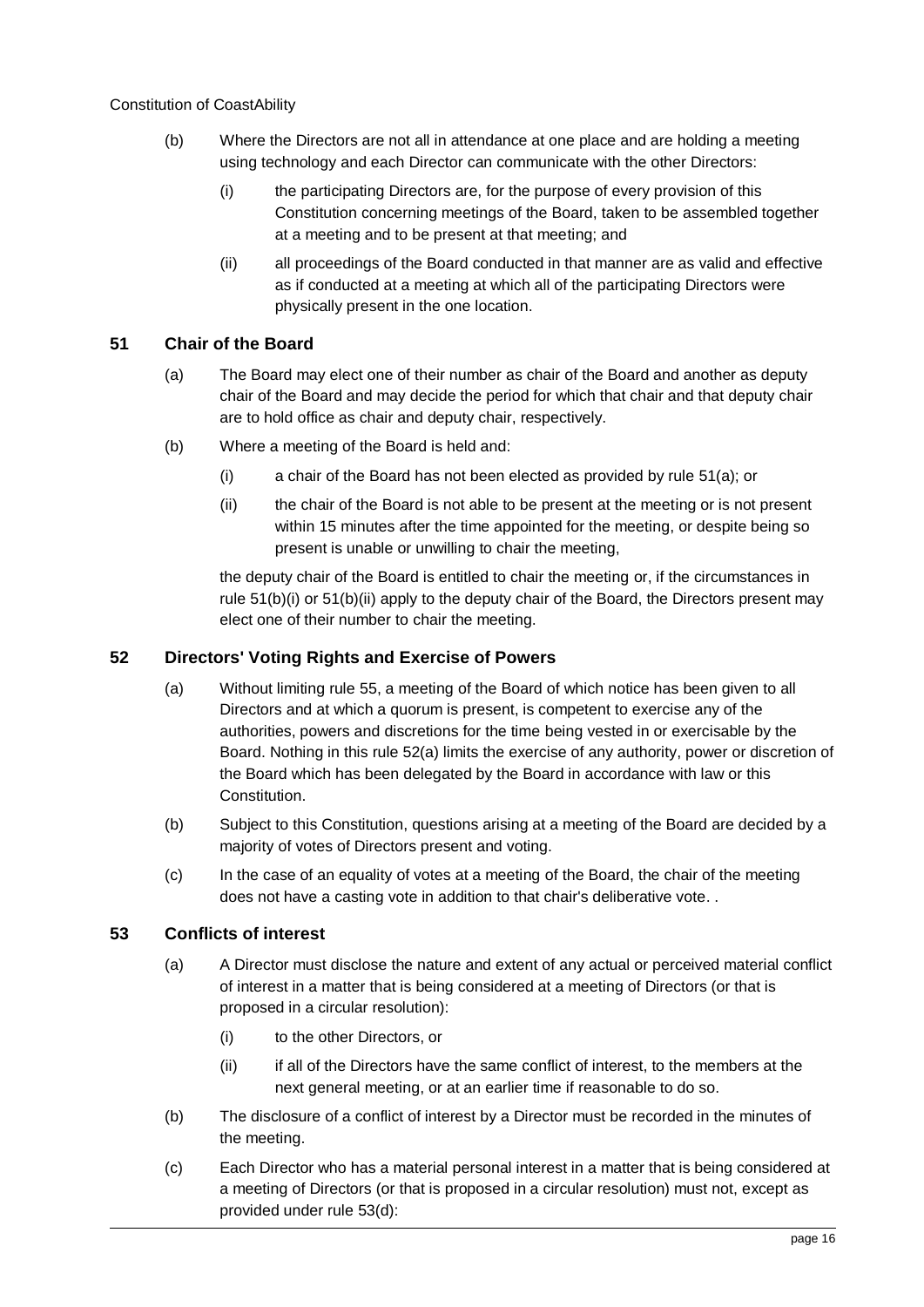- (i) be present at the meeting while the matter is being discussed, or
- (ii) vote on the matter.
- <span id="page-20-2"></span>(d) A Director may still be present and vote if:
	- (i) their interest arises because they are a member of the company, and the other members have the same interest
	- (ii) their interest relates to an insurance contract that insures, or would insure, the Director against liabilities that the Director incurs as a director of the company in accordance with rul[e 64\(c\).](#page-24-2)
	- $(iii)$  their interest relates to a payment by the company under rule  $64(a)$ , or any contract relating to an indemnity that is allowed under the Corporations Act
	- (iv) the Australian Securities and Investments Commission makes an order allowing the Director to vote on the matter; or
	- (v) the Directors who do not have a material personal interest in the matter pass a resolution that:
		- (A) identifies the Director, the nature and extent of the Director's interest in the matter and how it relates to the affairs of the company, and
		- (B) says that those Directors are satisfied that the interest should not stop the Director from voting or being present.

## <span id="page-20-0"></span>**54 Committees of the Board**

- (a) The Board may delegate any of its powers to committees consisting of any one or more Directors or any other person or persons as the Board thinks fit and may revoke that delegation. In the exercise of delegated powers, any committee formed or person or persons appointed to the committee must conform to any regulations that may be imposed by the Board. A delegate of the Board may be authorised to sub-delegate any of the powers for the time being vested in the delegate.
- (b) The meetings and proceedings of any committee are to be governed by the provisions of this Constitution for regulating the meetings and proceedings of the Board so far as they are applicable and are not in conflict with or superseded by any regulations made by the Board under rule [53.](#page-19-2)
- (c) Nothing in this rule [53](#page-19-2) limits the power of the Board to delegate.

#### <span id="page-20-1"></span>**55 Written Resolutions of Directors**

- (a) The Board may pass a resolution without a Board meeting being held if all Directors, or a majority of the Directors (where notice of the resolution has been given to all Directors), who are entitled to vote on the resolution (not being less than the number required for a quorum at a meeting of the Board) assent to a document containing a statement that they are in favour of the resolution set out in the document.
- (b) A Director may signify assent to a document under this rule [55](#page-20-1) by signing the document or by notifying a Secretary of the assent of the Director by any technology including fax or email. The resolution is passed when the last Director, or the last of the Directors constituting a majority (as applicable), has assented to the document.
- (c) Separate copies of a document may be used for signing by the Directors if the wording of the resolution and statement is identical in each copy.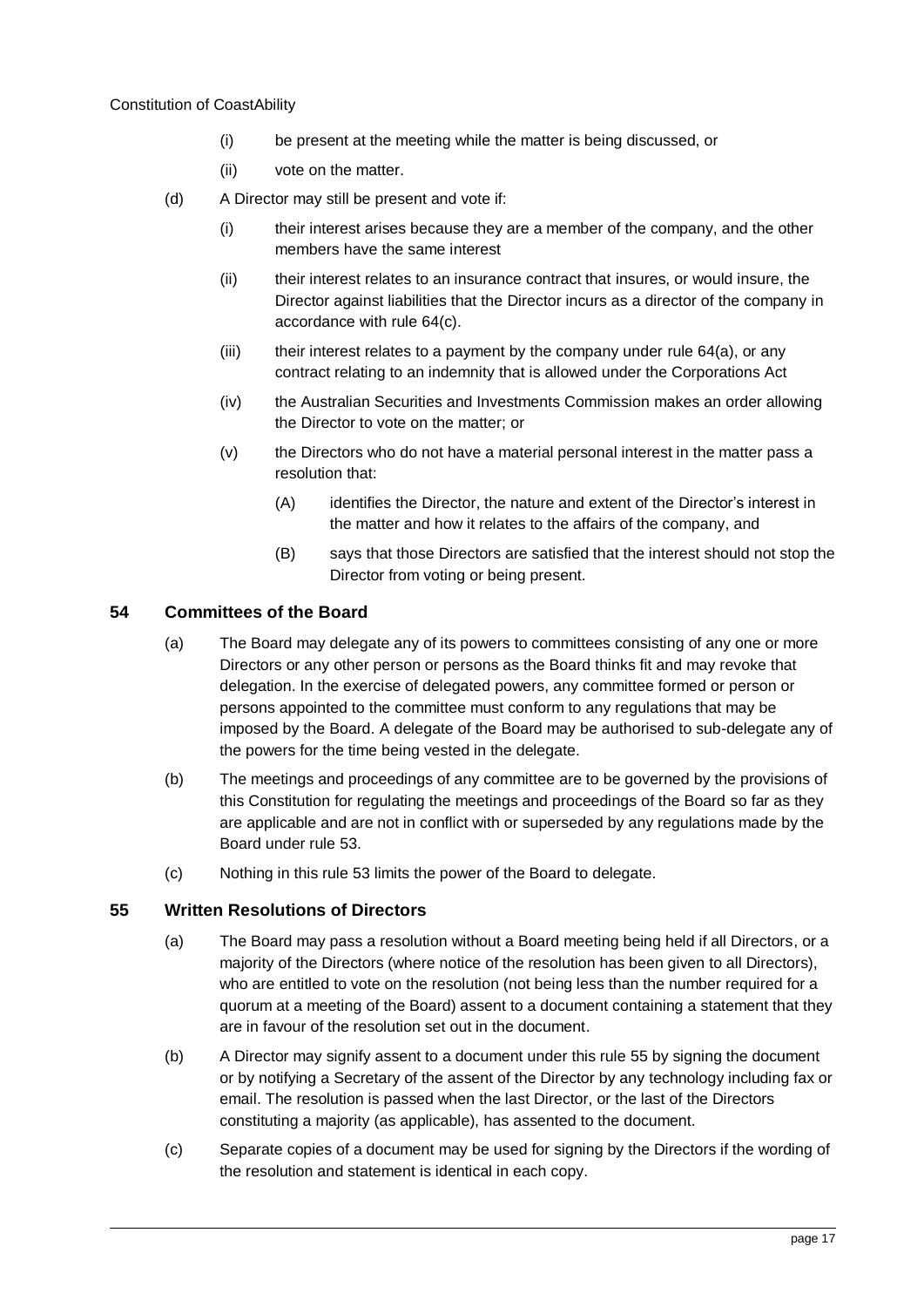- <span id="page-21-8"></span><span id="page-21-7"></span><span id="page-21-6"></span>(d) For the purpose of this rule [55,](#page-20-1) the references to Directors include any alternative Director who has been appointed by a Director because:
	- (i) the Director is not available to assent to the document; or
	- (ii) the Director is otherwise unable to assent to the document within a reasonable time,

but do not include any alternate Director who has been appointed by a Director for reasons other than those listed in rule [55](#page-20-1)[\(d\)](#page-21-6)[\(i\)](#page-21-7) or [\(ii\).](#page-21-8)

#### <span id="page-21-0"></span>**56 Defects in Appointments of Directors**

- (a) All actions at any meeting of the Board or by a committee or by any person acting as a Director are, despite the fact that it is afterwards discovered that there was some defect in the appointment of any of the Directors or the committee or the person acting as a Director or that any of them were disqualified, as valid as if every person had been properly appointed and was qualified and continued to be a Director or a member of the committee.
- (b) If the number of Directors is reduced below the minimum number fixed under this Constitution, the continuing Directors may act for the purpose of increasing the number of Directors to that number or of calling a general meeting of the company but for no other purpose.

## <span id="page-21-1"></span>**Secretaries and Other Officers**

#### <span id="page-21-2"></span>**57 Secretaries**

- (a) Each Secretary must be a Member.
- (b) A Secretary holds office on the terms and conditions as to remuneration, and otherwise, as the Board decides.
- (c) The Board may at any time terminate the appointment of a Secretary.

#### <span id="page-21-9"></span><span id="page-21-3"></span>**58 Other Officers**

- (a) The Board may from time to time:
	- (i) create any other position or positions in the company with the powers and responsibilities as the Board may from time to time confer; and
	- (ii) appoint any person, whether or not a Director, to any position or positions created under rule [58\(a\)\(i\).](#page-21-9)
- (b) The Board may at any time terminate the appointment of a person holding a position created under rule [58\(a\)\(i\)](#page-21-9) and may abolish the position.

#### <span id="page-21-4"></span>**Records**

#### <span id="page-21-10"></span><span id="page-21-5"></span>**59 Minutes**

- (a) The company must, within one month, make and keep the following records:
	- (i) minutes of proceedings and resolutions of general meetings;
	- (ii) minutes of Circular Resolutions of members;
	- (iii) a copy of a notice of each general meeting; and
	- (iv) a copy of a members' request distributed to members under rul[e 21\(c\).](#page-9-1)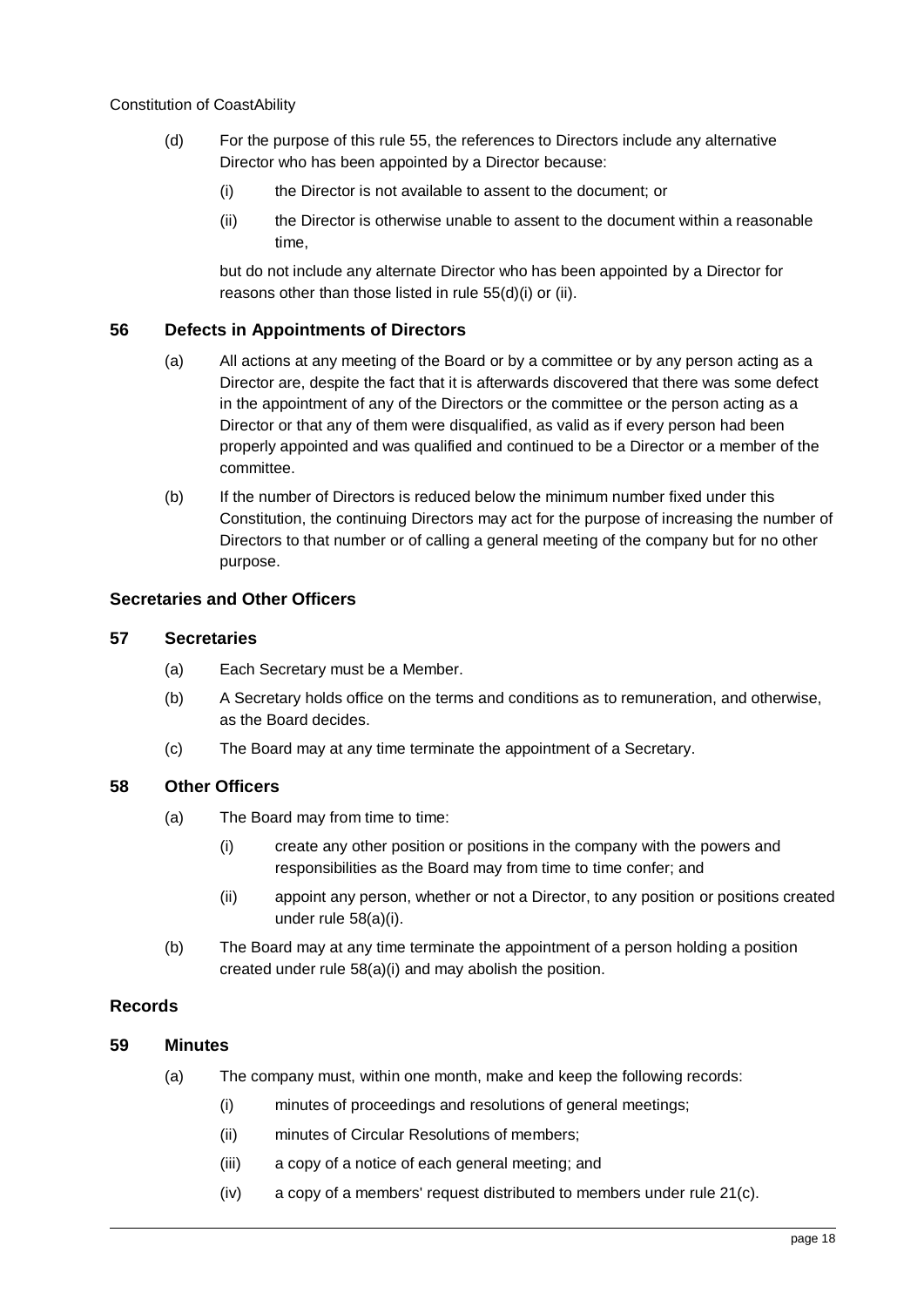- <span id="page-22-4"></span>(b) The company must, within one month, make and keep the following records:
	- (i) minutes of proceedings and resolutions of directors' meetings (including meetings of any committees); and
	- (ii) minutes of Circular resolutions of directors.
- (c) To allow members to inspect the company's records:
	- $(i)$  the company must give a member access to the records set out in rule [59](#page-21-5)[\(a\);](#page-21-10) and
	- (ii) the directors may authorise a member to inspect other records of the company, including the records referred to in rule [59](#page-21-5)[\(b\).](#page-22-4)
- (d) The directors must ensure that minutes of a general meeting or a directors' meeting are signed within a reasonable time after the meeting by:
	- (i) the chairperson of the meeting; or
	- (ii) the chairperson of the next meeting.
- (e) The directors must ensure that minutes of the passing of a Circular Resolution are signed by a director within a reasonable time after the resolution is passed.

#### <span id="page-22-0"></span>**Seals**

## <span id="page-22-1"></span>**60 Seals and Their Use**

The company may have a common seal and a duplicate common seal. If the company has any such seal:

- (a) it may only be used with the authority of the Board; and
- (b) every document to which it is affixed must be signed by a Director and be countersigned by another Director, a Secretary or another person appointed by the Board to countersign that document or a class of documents in which that document is included.

#### <span id="page-22-2"></span>**Service of Documents**

## <span id="page-22-3"></span>**61 Service of Documents**

In this rule [61,](#page-22-3) a reference to a document includes a notice. Subject to the Corporations Act:

- (a) Any Member who has not left at or sent to the registered office, a place of address or an electronic address (for registration in the register) at or to which all documents of the company may be served or sent is not entitled to receive any document.
- <span id="page-22-5"></span>(b) A document may be given by the company to any Member by, in the company's discretion:
	- (i) serving it on the Member personally;
	- (ii) sending it by post to the Member or leaving it at the Member's address as shown in the register of Members or the address nominated by the Member to the company for the giving of documents;
	- (iii) sending it to the fax number nominated by the Member to the company for the giving of documents;
	- (iv) sending it to the electronic address nominated by the Member to the company for the giving of documents or by other electronic means nominated by the Member;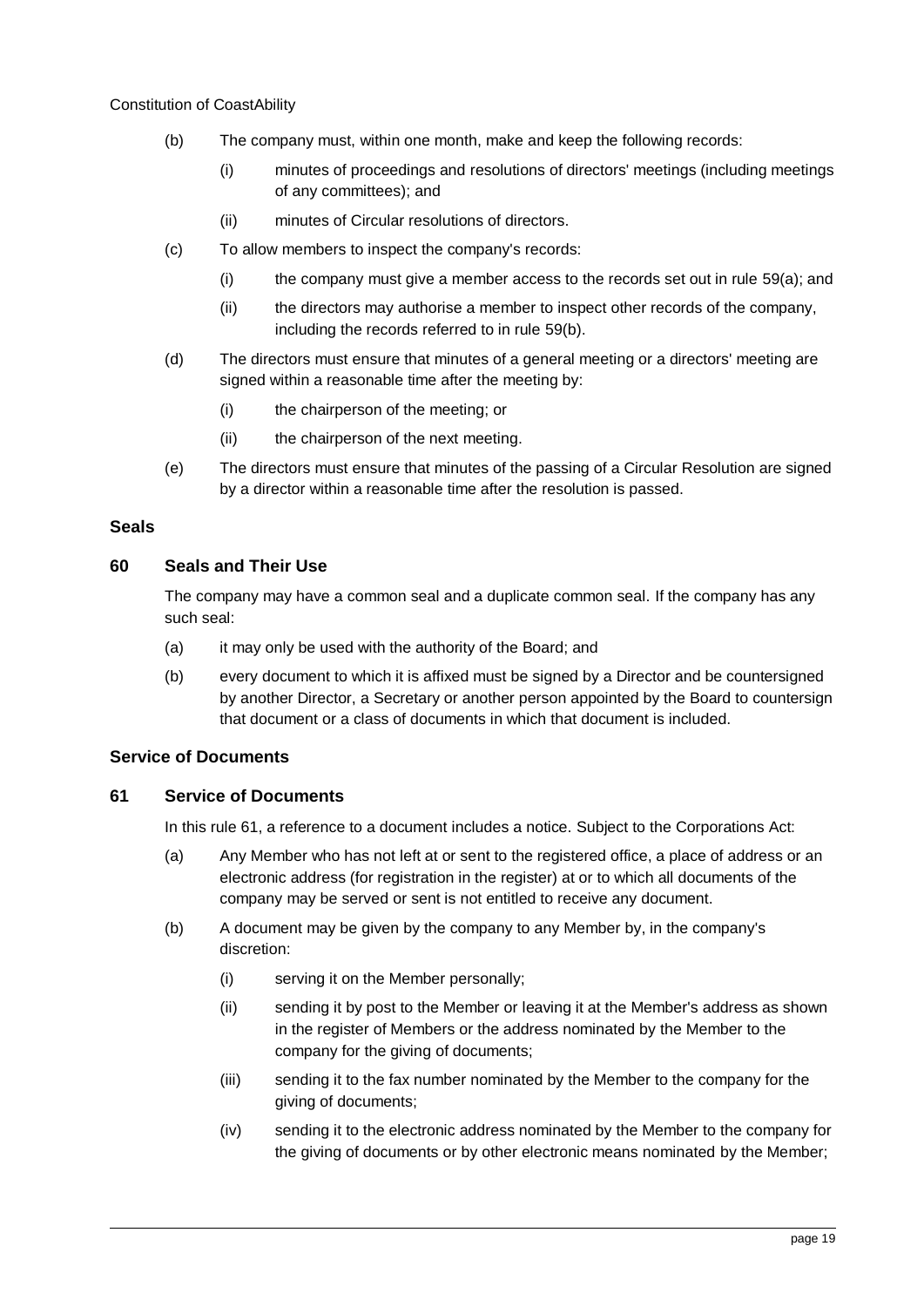- <span id="page-23-4"></span>(v) if a Member nominates any electronic means by which the Member may be notified that documents are available and may access documents, sending a notification that the document is available for access, in each case by the relevant electronic means; or
- (vi) serving it in any manner contemplated in this rule [61\(b\)](#page-22-5) on a Member's attorney as specified by the Member in a notice given under rule [61\(c\).](#page-23-3)
- <span id="page-23-3"></span>(c) By written notice to the Secretary left at or sent to the registered office of the company or, a Member may request that all documents to be given by the company or the Board be served on the Member's attorney at an address, or by electronic means, nominated in the notice and the company may do so in its discretion.
- (d) A document may be sent to a Member whose address for documents is outside Australia by airmail, air courier or fax or otherwise be sent or made available electronically (including as contemplated by rule  $61(b)(v)$ ).
- (e) Any document sent by post is conclusively considered to have been served at the expiration of 72 hours after the envelope containing the document is posted and, in proving service, it is sufficient to prove that the envelope containing the document was properly addressed and posted. Any document served on a Member personally or left at the Member's address is conclusively considered to have been served when delivered. Any document sent to a Member by fax or other electronic means is conclusively considered to have been served when the fax or other electronic transmission is sent. Any document made available to a Member by electronic means as contemplated by rule [61\(b\)\(v\)](#page-23-4) is conclusively considered to have been served when notification that the document is available for access by that means is sent.
- (f) A document served in accordance with this Constitution is (despite the fact that the Member is then dead and whether or not the company has notice of the Member's death) conclusively considered to have been properly served. The service is sufficient service of the document on the Member's personal representative.

## <span id="page-23-0"></span>**Winding Up or Revocation of Endorsement of the Company**

# <span id="page-23-1"></span>**62 Winding Up or Revocation of Endorsement**

On the earlier of:

- (a) the winding up or dissolution of the company; and
- (b) if the company is endorsed as a Deductible Gift Recipient, the revocation of that endorsement,

any property whatsoever (including any gifts of money or property for the objects of the company, any Deductible Contributions and any money received by the organisation because of such gifts and contributions), that remains, after satisfaction of all debts and liabilities, must not be paid to or distributed among the Members but must be given or transferred to one or more charitable organisations selected by the Members at or before the time of dissolution or revocation of endorsement having objects similar to the objects of the company set out in rule [4](#page-5-2) and that is a Deductible Gift Recipient.

#### <span id="page-23-2"></span>**63 Amalgamation**

Where it furthers the objects of the company to amalgamate with any one or more other charitable organisations having similar objects to the objects of the company, the other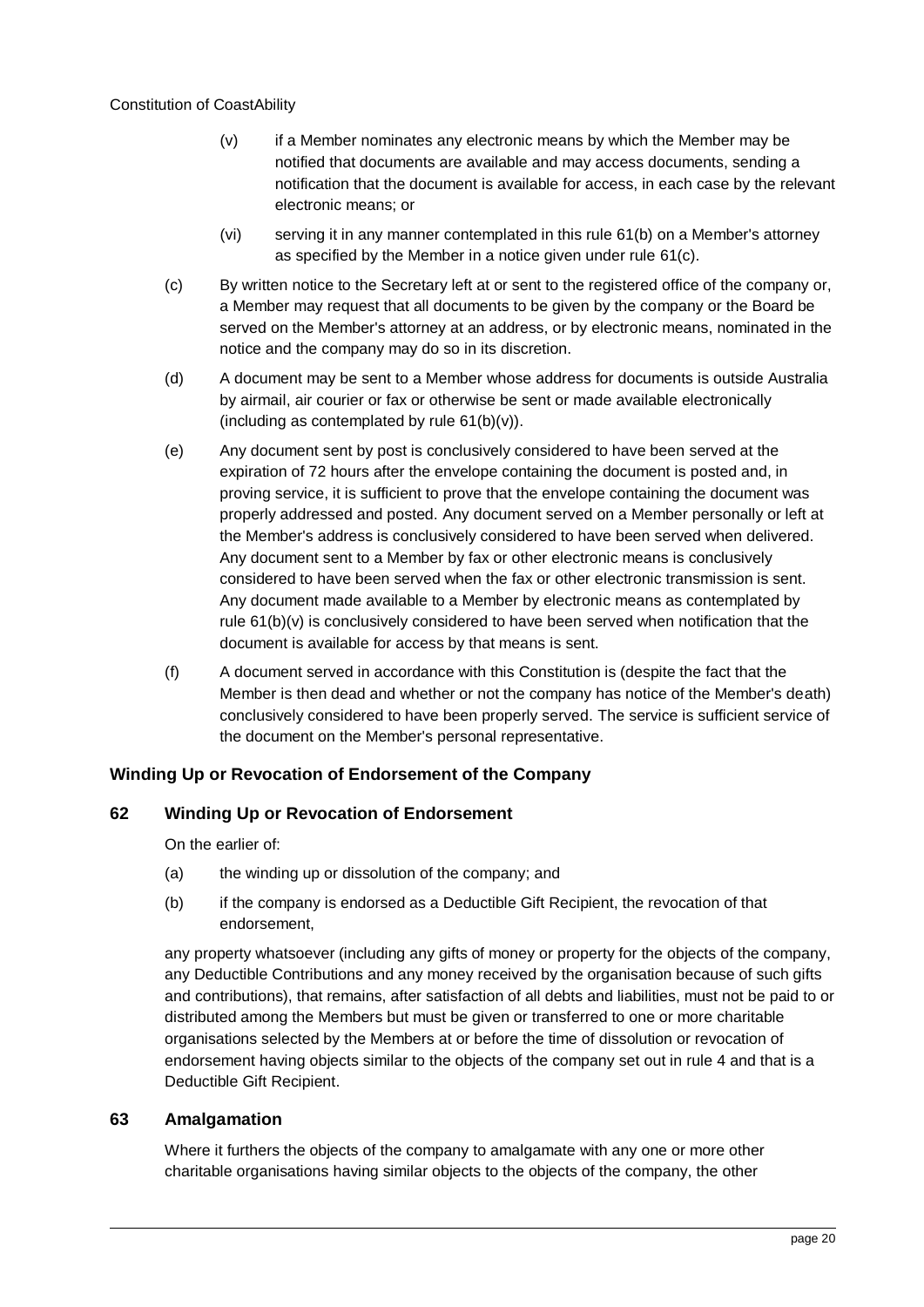organisation or organisations must have rules prohibiting the distribution of its income and property to Members.

#### <span id="page-24-0"></span>**Indemnity**

#### <span id="page-24-3"></span><span id="page-24-1"></span>**64 Indemnity of Officers, Insurance and Access**

- (a) The company indemnifies each officer of the company out of the assets of the company to the relevant extent against any liability incurred by the officer in or arising out of the conduct of the business of the company or in or arising out of the discharge of the duties of the officer.
- (b) Where the Board considers it appropriate, the company may execute a documentary indemnity in any form in favour of any officer of the company, provided that such terms are not inconsistent with this rule [64.](#page-24-1)
- <span id="page-24-2"></span>(c) Where the Board considers it appropriate, the company may:
	- (i) make payments by way of premium in respect of any contract effecting insurance on behalf or in respect of an officer of the company against any liability incurred by the officer in or arising out of the conduct of the business of the company or in or arising out of the discharge of the duties of the officer; and
	- (ii) bind itself in any contract or deed with any officer of the company to make the payments.
- (d) A director of the company has the right to access the financial records of the company at all times.
- (e) Where the Board considers it appropriate, the company may:
	- (i) give a former Director access to certain papers, including documents provided or available to the Directors and other papers referred to in those documents; and
	- (ii) bind itself in any contract with a Director or former Director to give the access.
- (f) In this rule [64:](#page-24-1)
	- (i) *officer* means:
		- (A) a director, or secretary; or
		- (B) a person appointed as a trustee by, or acting as a trustee at the request of, the company,

and includes a former officer.

- (ii) *duties of the officer* includes, in any particular case where the Board considers it appropriate, duties arising by reason of the appointment, nomination or secondment in any capacity of an officer by the company or, where applicable, a subsidiary of the company to any other corporation.
- (iii) *to the relevant extent* means:
	- (A) to the extent the company is not precluded by law from doing so;
	- (B) to the extent and for the amount that the officer is not otherwise entitled to be indemnified and is not actually indemnified by another person (including, but without limitation, a subsidiary or an insurer under any insurance policy); and
	- (C) where the liability is incurred in or arising out of the conduct of the business of another corporation or in the discharge of the duties of the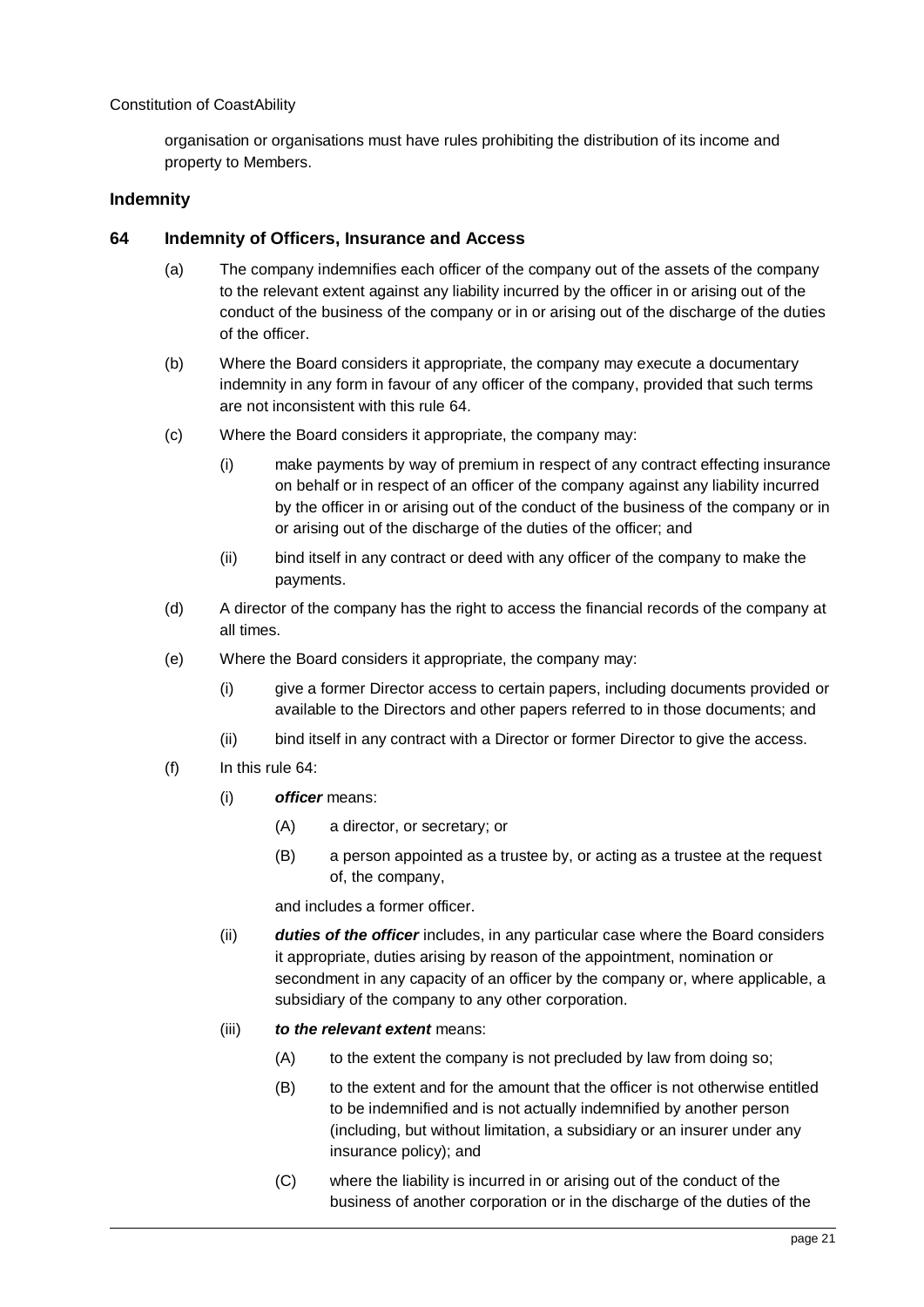officer in relation to another corporation, to the extent and for the amount that the officer is not entitled to be indemnified and is not actually indemnified out of the assets of that corporation.

(iv) *liability* means all costs, charges, losses, damages, expenses, penalties and liabilities of any kind including, in particular, legal costs incurred in defending any proceedings (whether criminal, civil, administrative or judicial) or appearing before any court, tribunal, government authority or other body